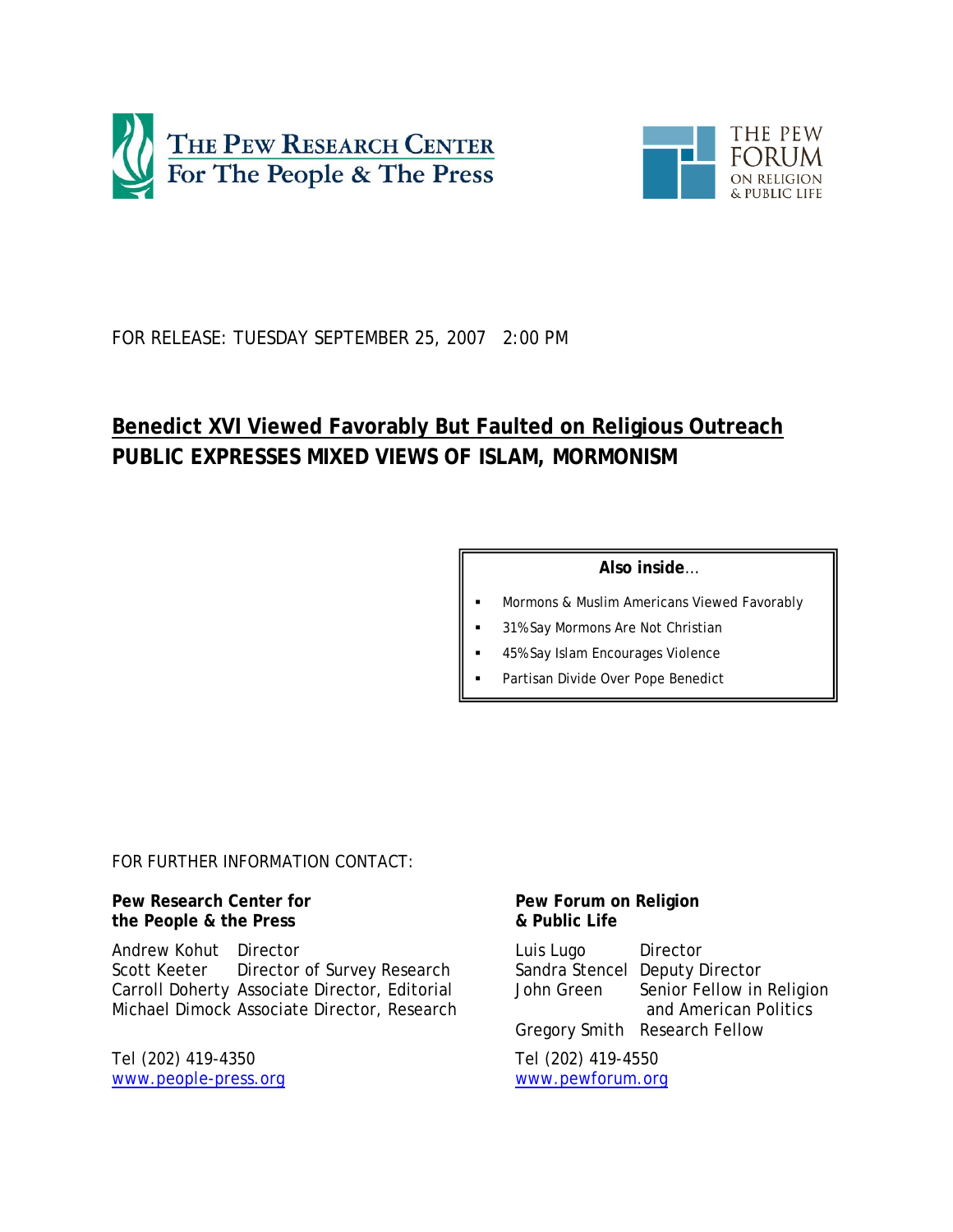# **Benedict XVI Viewed Favorably But Faulted on Religious Outreach PUBLIC EXPRESSES MIXED VIEWS OF ISLAM, MORMONISM**

The Muslim and Mormon religions have gained increasing national visibility in recent years. Yet most Americans say they know little or nothing about either religion's practices, and large majorities say that their own religion is very different from Islam and the Mormon religion.

A new national survey reveals some notable similarities, as well as major differences, in the ways that Americans view these faiths and their followers. Public impressions of both religions are hazy – 58% say they know little or nothing about Islam's practices, while 51% have

little or no awareness of the precepts and practices of Mormonism. The number of people who say they know little or nothing about Islam has changed very little since 2001.

Most Americans believe that their own religion has little in common with either Islam or the Church of Jesus Christ of Latter-day Saints. Fully 70% say that their religion is very different from Islam, while 62% say this about the Mormon religion. The proportion who say that Islam has little or nothing in common with their own religion has increased substantially since 2005 (from 59% to 70%).

The latest national survey by the Pew Research Center for the People & the Press and the Pew Forum on Religion & Public Life, conducted Aug. 1-18 among 3,002 adults, finds that overall evaluations of Mormons and Muslim Americans are on balance positive: 53% say they have a

| Opinions of Muslim,<br><b>Mormon Religions</b>                    |          |    |               |  |  |
|-------------------------------------------------------------------|----------|----|---------------|--|--|
| Muslim<br>Mormon                                                  |          |    |               |  |  |
| Know about Muslim/                                                | religion |    | religion      |  |  |
| Mormon religion                                                   | %        |    | %             |  |  |
| Great deal/some                                                   | 41       |    | 49            |  |  |
| Not very much/nothing                                             | 58       |    | 51            |  |  |
| Don't know                                                        | <u>1</u> |    | $\star$       |  |  |
|                                                                   | 100      |    | 100           |  |  |
| Muslim/Mormon religion                                            |          |    |               |  |  |
| and your religion*                                                |          |    |               |  |  |
| A lot in common                                                   | 19       |    | 25            |  |  |
| Very different                                                    | 70       |    | 62            |  |  |
| Don't know                                                        | 11       |    | 13            |  |  |
|                                                                   | 100      |    | 100           |  |  |
|                                                                   |          |    |               |  |  |
| <b>Opinions of Religious Groups</b>                               |          |    |               |  |  |
|                                                                   |          |    | No            |  |  |
|                                                                   | Fav      |    | Unfav opinion |  |  |
| Opinion of                                                        | %        | %  | %             |  |  |
| Jews                                                              | 76       | 9  | 15            |  |  |
| Catholics                                                         | 76       | 14 | 10            |  |  |
| <b>Evangelical Christians</b>                                     | 60       | 19 | 21            |  |  |
| <b>Mormons</b>                                                    | 53       | 27 | 20            |  |  |
| <b>Muslim Americans</b>                                           | 53       | 29 | 18            |  |  |
| <b>Muslims</b>                                                    | 43       | 35 | 22            |  |  |
| Atheists                                                          | 35       | 53 | 12            |  |  |
| *Based on those with a religion other than Islam or<br>Mormonism. |          |    |               |  |  |

favorable opinion of Mormons, while an identical percentage views Muslim Americans favorably. As in past surveys, more people have a positive impression of "Muslim Americans" (53%) than of "Muslims" (43%).

Despite these similarities, there also are clear differences in public attitudes about Islam and Mormonism. These are reflected in the single-word descriptions people use in summarizing their impressions of each religion. Twice as many people use negative words as positive words to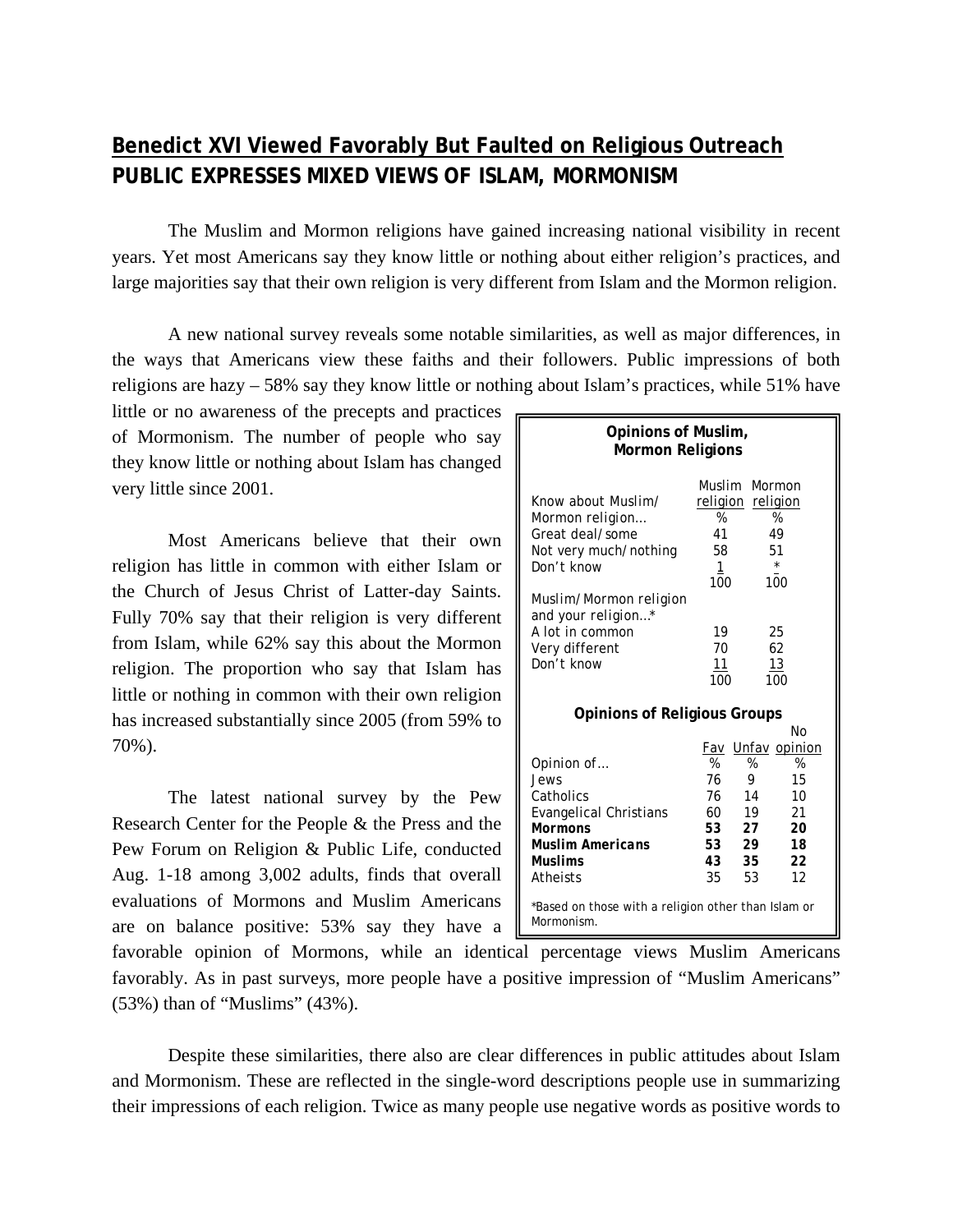describe their impressions of the Muslim religion (30% vs. 15%). The most frequently used negative word to describe Islam is "fanatic," with "radical" and "terror" often mentioned as well. Among the positive terms, "devout" or some variant is the most frequently cited.

 The words that people use to describe the Mormon religion are, on balance, more positive. Nearly a quarter (23%) gives a positive word to describe their impression of the Mormon religion while 27% use a negative term. Although the Church of Jesus Christ of Latter-day Saints banned polygamy almost a century ago, many Americans still associate the church with this practice. The most commonly used negative words to describe Mormonism are "polygamy," "bigamy" or some

|                | One-Word Impressions of<br>Islam, Mormonism |                                                                              |  |  |  |
|----------------|---------------------------------------------|------------------------------------------------------------------------------|--|--|--|
| %              | <b>Muslim</b> religion                      |                                                                              |  |  |  |
| 15<br>30<br>23 | Positive<br>Negative<br>Neutral             | Devout, peaceful, dedicated<br>Fanatic, radical, terror<br>Different, strict |  |  |  |
| %              | Mormon religion                             |                                                                              |  |  |  |
| 23<br>19       | Positive<br>27 Negative<br>Neutral          | Family, dedicated, devout<br>Polygamy, bigamy, cult<br>Different, strict     |  |  |  |

other reference to plural marriage. Among positive words used to describe the Mormon religion, "family" – or some variant of the term – is the most frequent response.

Public views of other religious groups have changed little over the past few years. About three-quarters of those polled have a favorable opinion of Jews and Catholics (76% each), while substantially fewer are favorable toward evangelical Christians (60%). Atheists are viewed far more negatively, with just 35% holding a positive view and 53% saying they have an unfavorable opinion.

The survey also finds that, two years after Pope Benedict XVI was installed as spiritual

leader of the world's Catholics, the pontiff is viewed favorably by nearly three-quarters (73%) of those familiar enough to offer an opinion. However, significantly fewer people say they have a favorable opinion of the pontiff than expressed positive opinions of Pope Benedict's predecessor, Pope John Paul II, during his more than two decades as pope (86% in 1996).

Moreover, nearly half (46%) of those who have heard at least a little about Pope Benedict XVI say he is doing only a fair or poor job at promoting good relations with other major religions; just 38% say the pope is doing an excellent or good job in this regard. Catholics themselves are divided

| How Well Has Pope Done Promoting<br><b>Relations with Other Religions?</b>                |                               |                          |                                                      |  |
|-------------------------------------------------------------------------------------------|-------------------------------|--------------------------|------------------------------------------------------|--|
| Total                                                                                     | Fxcellent/<br>qood<br>%<br>38 | Fair/<br>poor<br>%<br>46 | DK<br>%<br>$16 = 100$                                |  |
| Total Catholic<br>Conservative<br>Moderate<br>I iberal                                    | 54<br>63<br>50<br>45          | 40<br>33<br>45<br>49     | $6 = 100$<br>$4 = 100$<br>$5 = 100$<br>$6=100$       |  |
| <b>Total Protestant</b><br>White evangelical<br>White mainline<br><b>Black Protestant</b> | 36<br>40<br>33<br>29          | 44<br>38<br>50<br>49     | $20 = 100$<br>$22 = 100$<br>$17 = 100$<br>$22 = 100$ |  |
| Unaffiliated                                                                              | 26                            | 57                       | $17 = 100$                                           |  |
| Based on those who have heard at least a little<br>about Pope Benedict.                   |                               |                          |                                                      |  |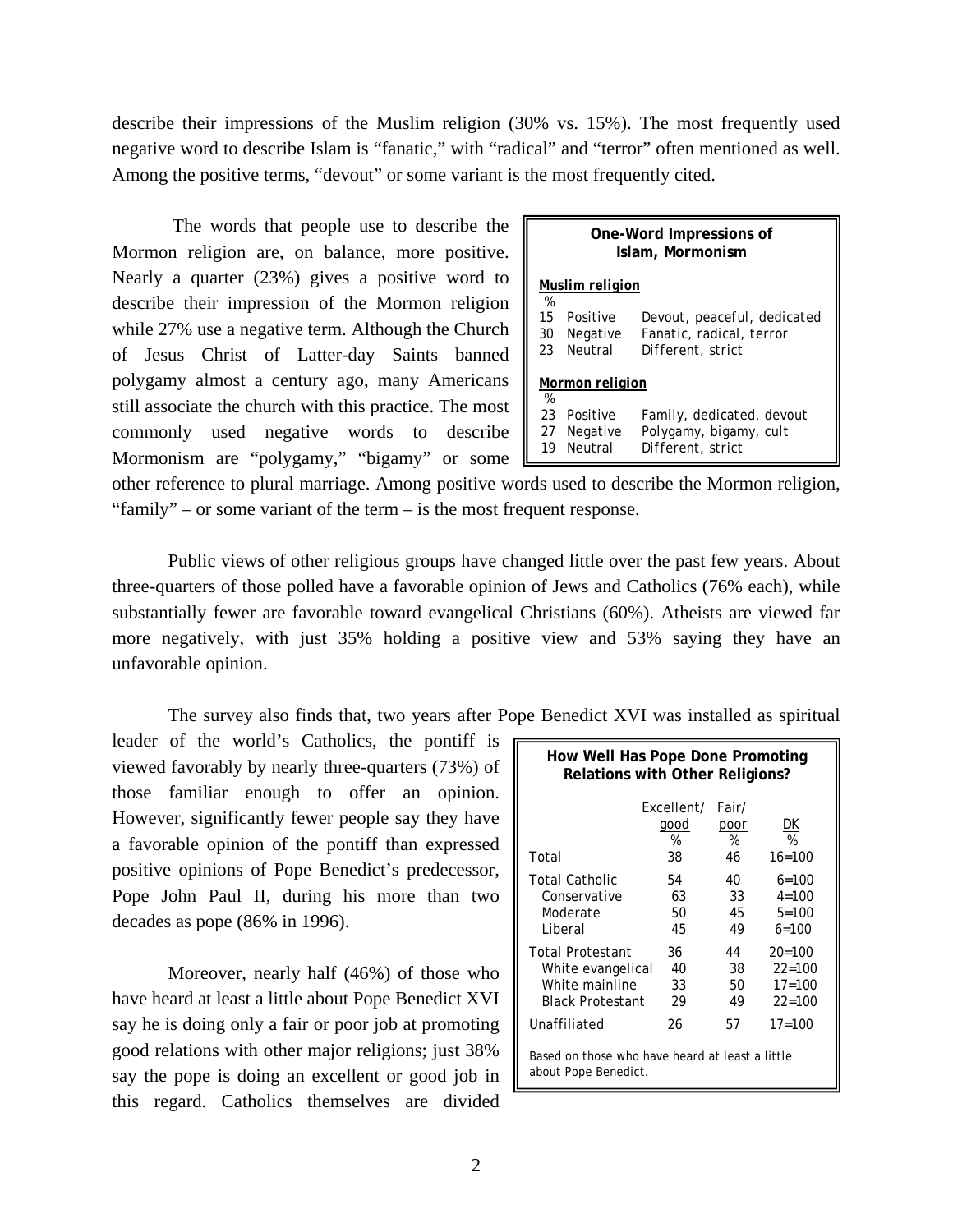ideologically over the pope's performance in fostering ties with other religions: 63% of selfidentified conservative Catholics say the pope has done well in promoting good interfaith relations, but just 50% of moderate Catholics and 45% of liberal Catholics agree.

People who have heard at least a little about Pope Benedict are in general agreement about the pope's own ideological leanings: 56% say he is either very conservative (20%) or conservative (36%); 17% say the pope is a moderate, while just 5% view him as a liberal. And among Catholics, fully 68% say Pope Benedict is a conservative.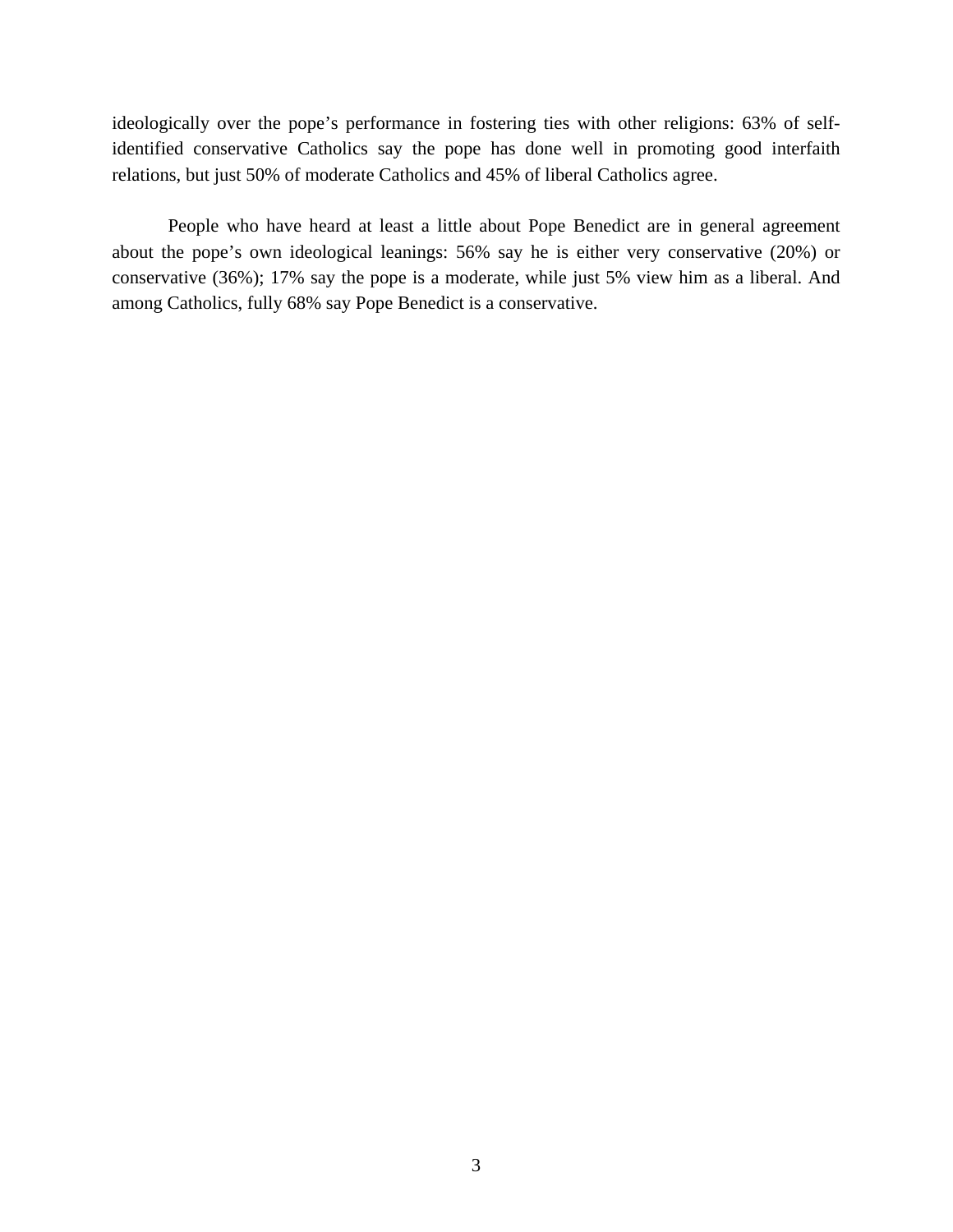# **Section 1: Opinions about Muslims and Islam**

 Public attitudes about Muslims and Islam have grown more negative in recent years. About four-in-ten Americans (43%) say they have a favorable opinion of Muslims, while 35% express a negative view. Opinion about Muslims, on balance, was somewhat more positive in 2004 (48% favorable vs. 32% unfavorable). As in previous surveys, Muslim Americans are seen more positively than Muslims (53% vs. 43%); however, unfavorable opinions of Muslim Americans have also edged upward, from 25% in 2005 to 29% currently.

 There continue to be substantial age, education, political and religious differences in opinions about both Muslims and Muslim Americans. Young people and college graduates express more favorable views of Muslims than do older people and those with less education. Fully 66% of liberal Democrats have a positive impression of Muslims, the highest proportion in any major demographic or political group. That

| <b>Favorable Views of Muslims Slip</b> |                              |                   |                                         |  |
|----------------------------------------|------------------------------|-------------------|-----------------------------------------|--|
| Total                                  | Fav-<br>orable<br>$\%$<br>43 | Unfav-<br>%<br>35 | Nο<br>orable opinion<br>%<br>$22 = 100$ |  |
| March 2004                             | 48                           | 32                | $20 = 100$                              |  |
| <b>July 2003</b>                       | 47                           | 31                | $22 = 100$                              |  |
| March 2002                             | 47                           | 29                | $24 = 100$                              |  |
| 18-29                                  | 51                           | 30                | $19 = 100$                              |  |
| 30-49                                  | 48                           | 31                | $21 = 100$                              |  |
| 50-64                                  | 43                           | 35                | $22 = 100$                              |  |
| $65+$                                  | 28                           | 45                | $27 = 100$                              |  |
| College grad                           | 54                           | 28                | $18 = 100$                              |  |
| Some college                           | 45                           | 34                | $21 = 100$                              |  |
| HS or less                             | 37                           | 38                | $25 = 100$                              |  |
| Conserv Rep                            | 26                           | 58                | $16 = 100$                              |  |
| Mod/Lib Rep                            | 41                           | 38                | $21 = 100$                              |  |
| Independent                            | 48                           | 32                | $20 = 100$                              |  |
| Cons/Mod Dem                           | 48                           | 31                | $21 = 100$                              |  |
| Liberal Dem                            | 66                           | 17                | $17 = 100$                              |  |
| <b>Total Protestant</b>                | 40                           | 40                | $20 = 100$                              |  |
| White evangelical                      | 24                           | 57                | $19 = 100$                              |  |
| White mainline                         | 51                           | 30                | $19 = 100$                              |  |
| <b>Total Catholic</b>                  | 47                           | 30                | $23 = 100$                              |  |
| White non-Hispanic                     | 48                           | 29                | $23 = 100$                              |  |
| Unaffiliated                           | 55                           | 21                | $24 = 100$                              |  |

compares with roughly half of conservative and moderate Democrats (48%) and the same number of independents, 41% of moderate and liberal Republicans, and just 26% of conservative Republicans.

Among religious groups, white evangelical Protestants stand out for their negative views of Muslims. While roughly half of white mainline Protestants (51%) and white Catholics (48%) express favorable views of Muslims, only about quarter of white evangelicals (24%) say the same. Similar religious divisions are seen in views of Muslim Americans.

| What Influences Views of Muslims?                                                                                                |                                                                        |                                            |                                                                       |  |  |
|----------------------------------------------------------------------------------------------------------------------------------|------------------------------------------------------------------------|--------------------------------------------|-----------------------------------------------------------------------|--|--|
| Media<br>Personal experience<br><b>Education</b><br>Religious beliefs<br>Views of friends/family<br>Something else<br>Don't know | Total<br>%<br>32<br>18<br>18<br>11<br>6<br>11<br>$\overline{4}$<br>100 | Fav<br>%<br>20<br>26<br>24<br>8<br>8<br>10 | Opinion<br>of Muslims<br>Unfav<br>%<br>48<br>8<br>10<br>14<br>3<br>13 |  |  |

The biggest influence on the public's impressions of Muslims, particularly among those who express an unfavorable opinion of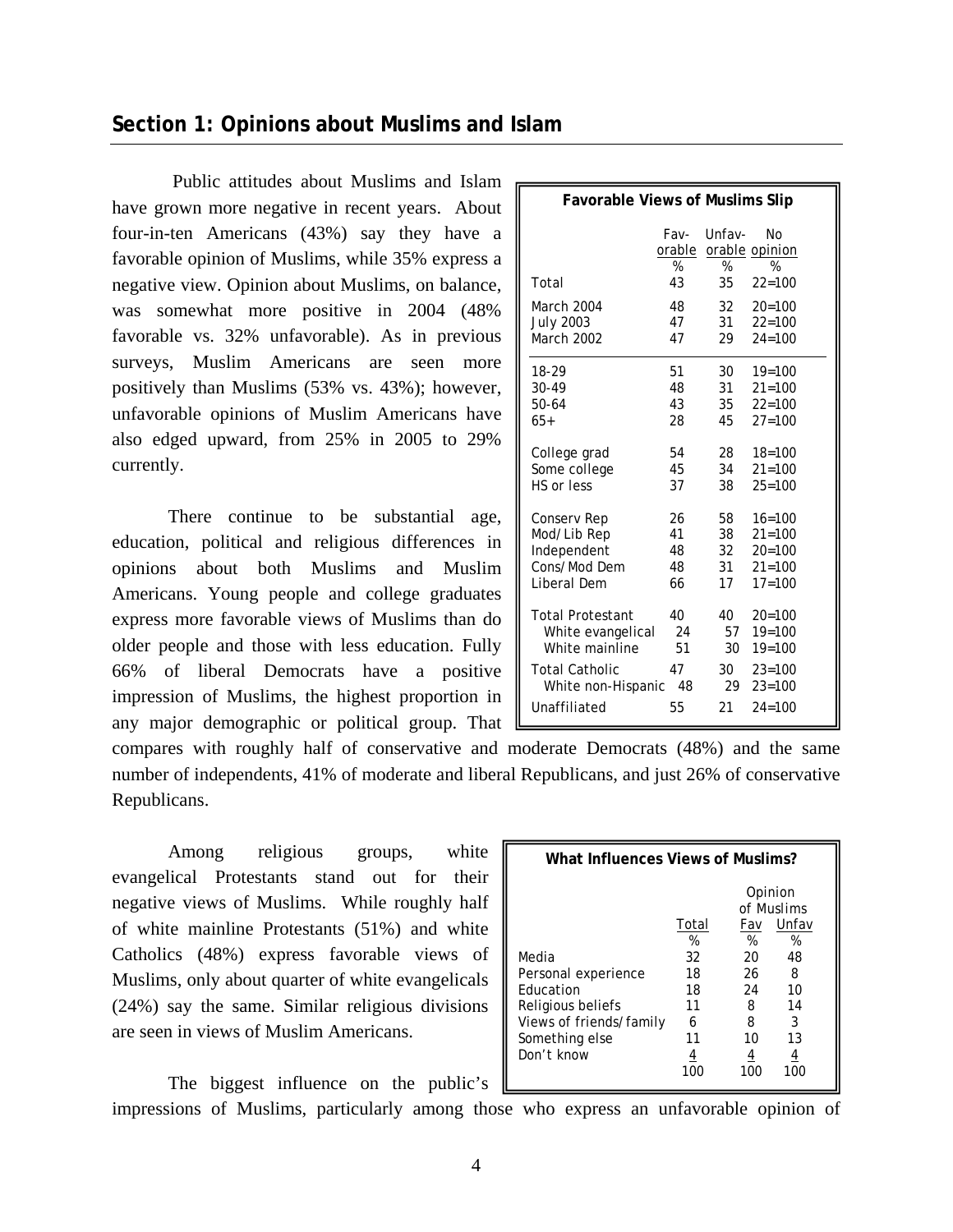Muslims, is what people hear and read in the media. About a third of the public  $(32%)$  – including nearly half of those who offer a negative opinion of Muslims (48%) – say what they have seen or read in the media has had the biggest influence on their views. Other factors, such as personal experience and education, are less influential, though they are cited far more often by those who have favorable impressions of Muslims than those who express negative views.

# **Islam and Violence**

Public opinion about whether Islam is more likely than other religions to encourage violence has fluctuated in recent years. In 2005, a plurality (47%) said that Islam does not encourage violence more than other religions; 36% said Islam is more likely than others to encourage violence among its believers. In the current survey, the balance of opinion has shifted: a 45% plurality says Islam is more likely to encourage violence, while 39% disagree. The current measure is similar to public views on this issue in 2003 and 2004.

 The belief that Islam encourages violence has increased among groups that express mostly negative views of Muslims, such as conservative Republicans, but also among those groups that have relatively  $\mathbb{E}$ 

| More Say Islam Encourages Violence |                         |                |                   |
|------------------------------------|-------------------------|----------------|-------------------|
| Total                              | July<br>2005<br>%<br>36 | Aug<br>%<br>45 | 2007 Change<br>+9 |
| College grad                       | 28                      | 45             | $+17$             |
| Some college                       | 33                      | 49             | $+16$             |
| HS or less                         | 42                      | 44             | $+2$              |
| Conserv Rep                        | 49                      | 68             | $+19$             |
| Mod/Lib Rep                        | 45                      | 45             | 0                 |
| Independent                        | 34                      | 41             | $+7$              |
| Cons/Mod Dem                       | 34                      | 45             | $+11$             |
| Liberal Dem                        | 25                      | 26             | $+1$              |
| Protestant                         | 38                      | 48             | +10               |
| White evangelical                  | 49                      | 56             | $+7$              |
| White mainline                     | 28                      | 47             | $+19$             |
| Catholic                           | 40                      | 46             | +6                |
| White non-Hispanic                 | 42                      | 49             | $+7$              |
| Unaffiliated                       | 26                      | 40             | $+14$             |

favorable opinions of Muslims, such as college graduates. The proportion of college graduates saying Islam is more likely than other religions to encourage violence has increased by 17 points (from 28% in 2005 to 45% today). College graduates are now about as likely as those with no college experience (44%) to express this point of view.

 Similarly, there have been sharp increases in the percentages of white mainline Protestants and people with no religious affiliation who believe that the Islamic religion is more likely than others to encourage violence (by 19 points and 14 points, respectively).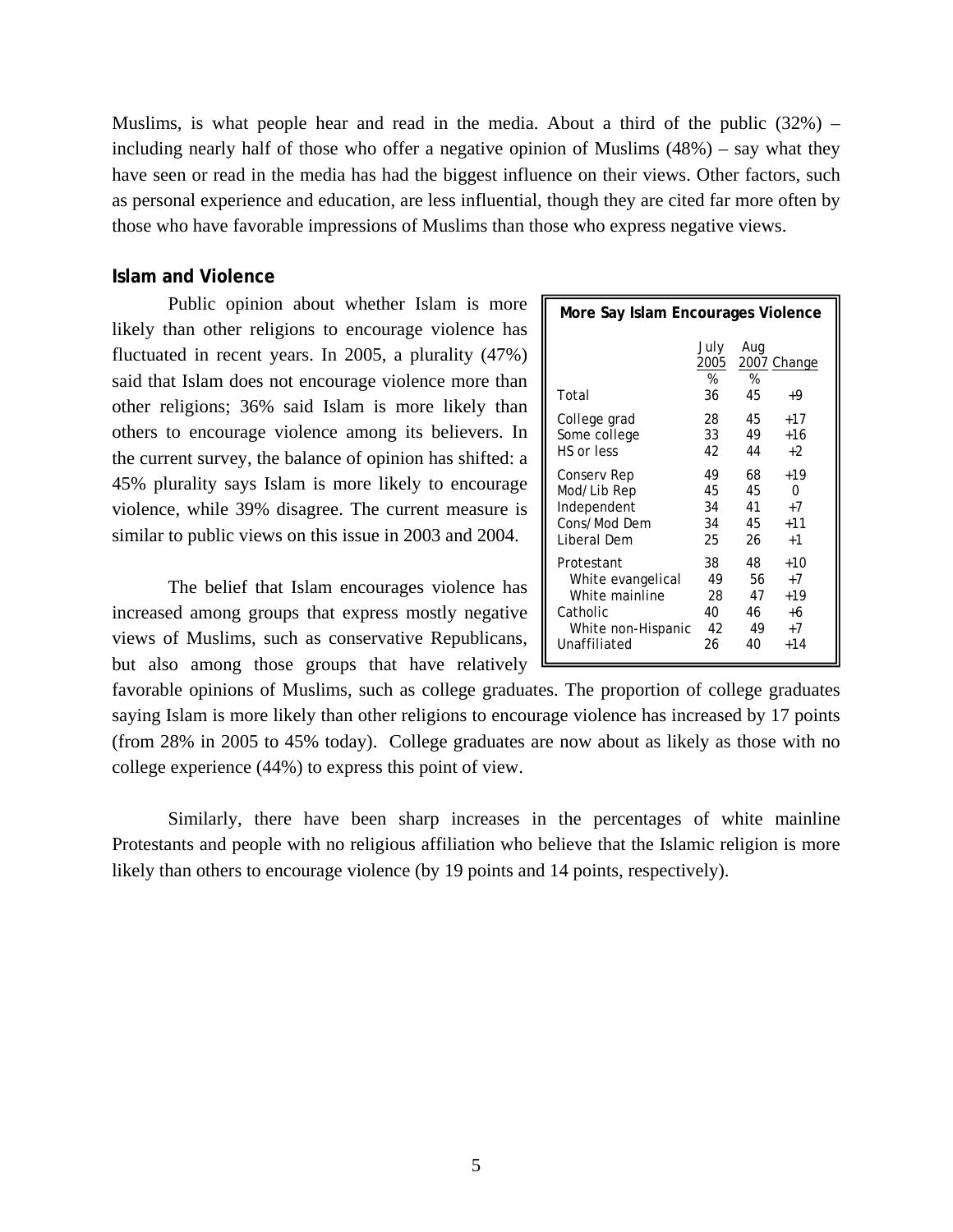# **Muslim Religion Viewed as Different**

 Fully 70% of non-Muslims say that the Muslim religion is very different from their own religion, compared with just 19% who say Islam and their own religion have a lot in common. Two years ago, 59% viewed Islam as very different from their own religion. And in November 2001, just 52% expressed this view.

 Large majorities in every demographic and political group say that their religion is very different from the Muslim religion. However, there are sizable differences in opinions about this: 83% of white evangelical Protestants view Islam as very different, compared with 74% of black Protestants, 69% of white non-Hispanic Catholics and 66% of white mainline Protestants.



# **Islam in a Word**

 When asked for the single word that best describes their impression of Islam, far more Americans mention negative words than positive ones (30% vs. 15%); roughly a quarter (23%) characterize the religion with neutral words; about a third (32%) do not offer an opinion.

 The single most common word used to describe the Muslim religion is "devout," or a variant of this word, such as "devotion" or "devoted"; 43 respondents use one of these words to describe their impression of Islam. Nearly as many (40 respondents in all) say that words like "fanatic" or "fanatical" come to mind when thinking about Islam. Other words commonly used to describe impressions of Islam include "different" (35 total responses), "peace" or "peaceful" (34 responses), "confused" or "confusing" (31 responses), "radical" (30 responses), "strict" (26

responses) and "terror" or "terrorism" (25 responses).

| <b>One-Word Impressions</b><br>of Islam                                                                                                                                                                                                                                                   |                                                                                   |  |  |
|-------------------------------------------------------------------------------------------------------------------------------------------------------------------------------------------------------------------------------------------------------------------------------------------|-----------------------------------------------------------------------------------|--|--|
| Devout/devoted<br>Fanatic/fanatical<br>Different<br>Peace/Peaceful<br>Confused/Confusing<br>Radical<br>Strict<br>Terror/terrorism<br>Dedicated<br>Violence/violent<br>Figures show the number of<br>respondents out of 1,541<br>mentioning each word. The<br>numbers are not percentages. | Number of<br>mentions<br>43<br>40<br>35<br>34<br>31<br>30<br>26<br>25<br>23<br>21 |  |  |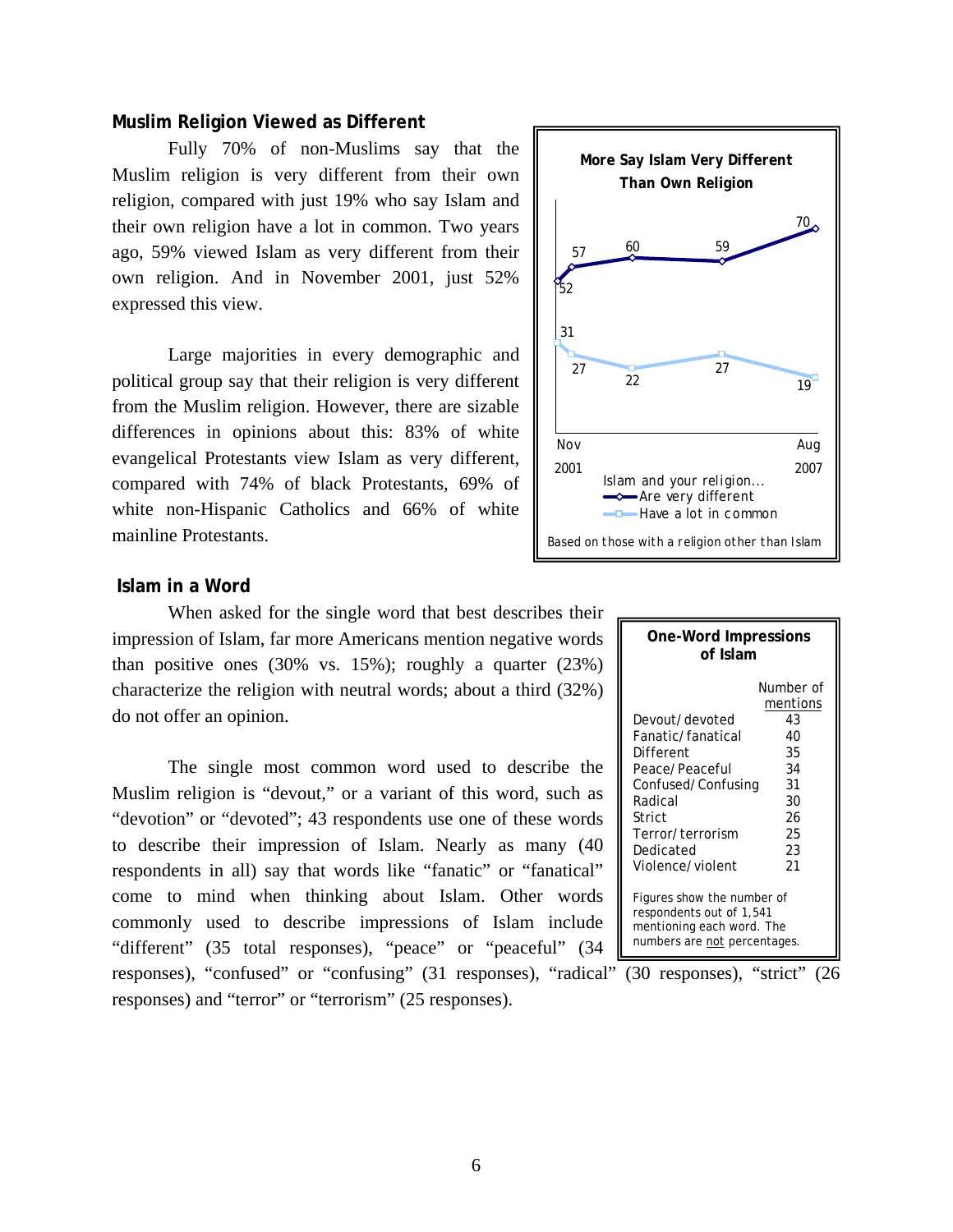| Happen to Know<br>a Muslim? |     |    |           |  |  |
|-----------------------------|-----|----|-----------|--|--|
| Among                       | Yes | No | DK        |  |  |
|                             | %   | %  | %         |  |  |
| Total                       | 45  | 54 | $1 = 100$ |  |  |
| 18-29                       | 52  | 47 | $1 = 100$ |  |  |
| 30-49                       | 50  | 50 | $* = 100$ |  |  |
| 50-64                       | 45  | 53 | $2 = 100$ |  |  |
| $65+$                       | 29  | 68 | $3 = 100$ |  |  |
| College grad                | 64  | 35 | $1 = 100$ |  |  |
| Some college                | 53  | 46 | $1 = 100$ |  |  |
| HS or less                  | 32  | 67 | $1 = 100$ |  |  |

# **More Familiar, More Positive**

Nearly half of all non-Muslims (45%) say they know someone who is Muslim, while 41% say that they know a great deal (7%) or some (34%) about the Muslim religion. The proportion of the public expressing at least some familiarity with the Muslim religion has increased modestly from 33% in 2005; in 2002, 34% said they knew a great deal or some about the Muslim religion.

 Nearly two-thirds of college graduates (64%) say they know a Muslim, compared with 53% of those with some college experience and just 32% of those with a high school education or less. Similarly, far more college graduates than those with less

education say they have at least some knowledge of the Muslim religion and its practices.

There also are substantial age differences in familiarity with Muslims and knowledge of

their religion. Roughly half of those ages 18-29 say they know a Muslim, as do 50% of those ages 30- 49 and 45% of those in their 50s and early 60s; however, just 29% of those ages 65 and older say they are acquainted with a Muslim. The gap is comparable across age groups in self-reported knowledge of the Muslim religion.

 The survey shows that knowing a Muslim is associated with more positive views of the religion. Among those who know a Muslim, for instance, a majority (56%) has a favorable overall impression of Muslims, compared with just 32% of those who are not acquainted with a Muslim.

 This pattern extends across several other measures of views of Muslims and Islam. Among those who know a Muslim, most (59%) say that a Muslim candidate's religion would make no difference in deciding how to vote in a presidential election. But among those who do not know a Muslim, a majority (52%) says they would be less likely to vote for a Muslim presidential candidate.

| Knowing a Muslim Matters                                                                                |                                        |                                                     |                                        |
|---------------------------------------------------------------------------------------------------------|----------------------------------------|-----------------------------------------------------|----------------------------------------|
| <b>Opinion of Muslims</b><br>Favorable<br>Unfavorable<br>No opinion                                     | Total<br>%<br>43<br>35<br>22<br>100    | Know a Muslim?<br>Yes<br>%<br>56<br>29<br>15<br>100 | No<br>%<br>32<br>40<br>28<br>100       |
| <i>Vote for a Muslim</i><br>for president?<br>More likely<br>Less likely<br>No difference<br>Don't know | 3<br>45<br>49<br>$\overline{3}$<br>100 | 2<br>37<br>59<br>$\overline{2}$<br>100              | 3<br>52<br>40<br>$\overline{5}$<br>100 |
| Islamic religion<br>encourages violence?<br>Does encourage<br>Does not encourage<br>Neither/DK          | 45<br>39<br>16<br>100                  | 42<br>50<br>8<br>100                                | 48<br>29<br>23<br>100                  |
| Muslim religion<br>and your religion*<br>A lot in common<br>Very different<br>Don't know                | 19<br>70<br>11<br>100                  | 30<br>64<br>6<br>100                                | 10<br>76<br>14<br>100                  |
| *Based on those with a religion other than Islam.                                                       |                                        |                                                     |                                        |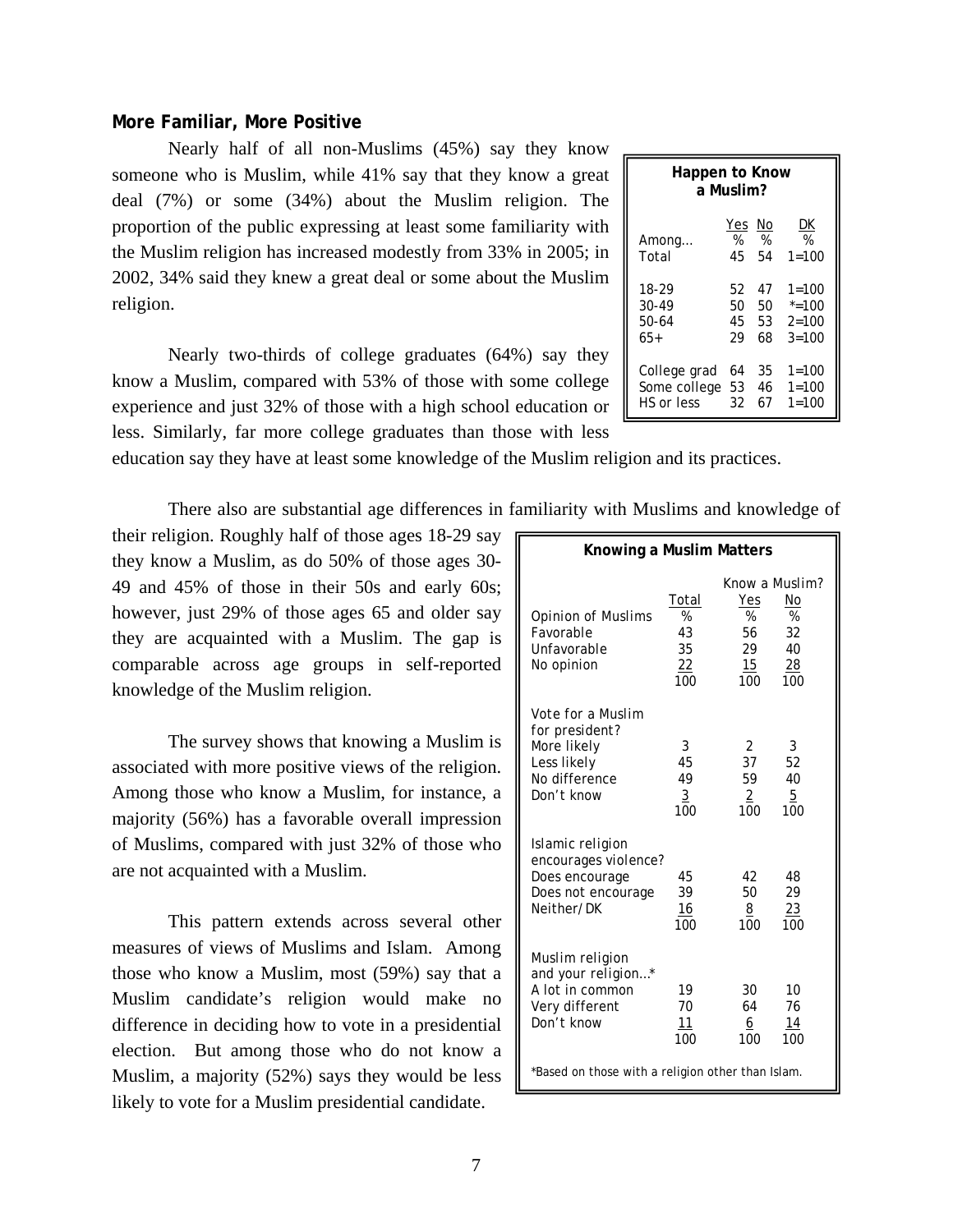People who say they know a Muslim are divided over whether the Muslim religion encourages violence; 50% say it does not, while 42% say it does. By 48%-29%, those who do not know a Muslim say that Islam is more likely than other religions to encourage violence.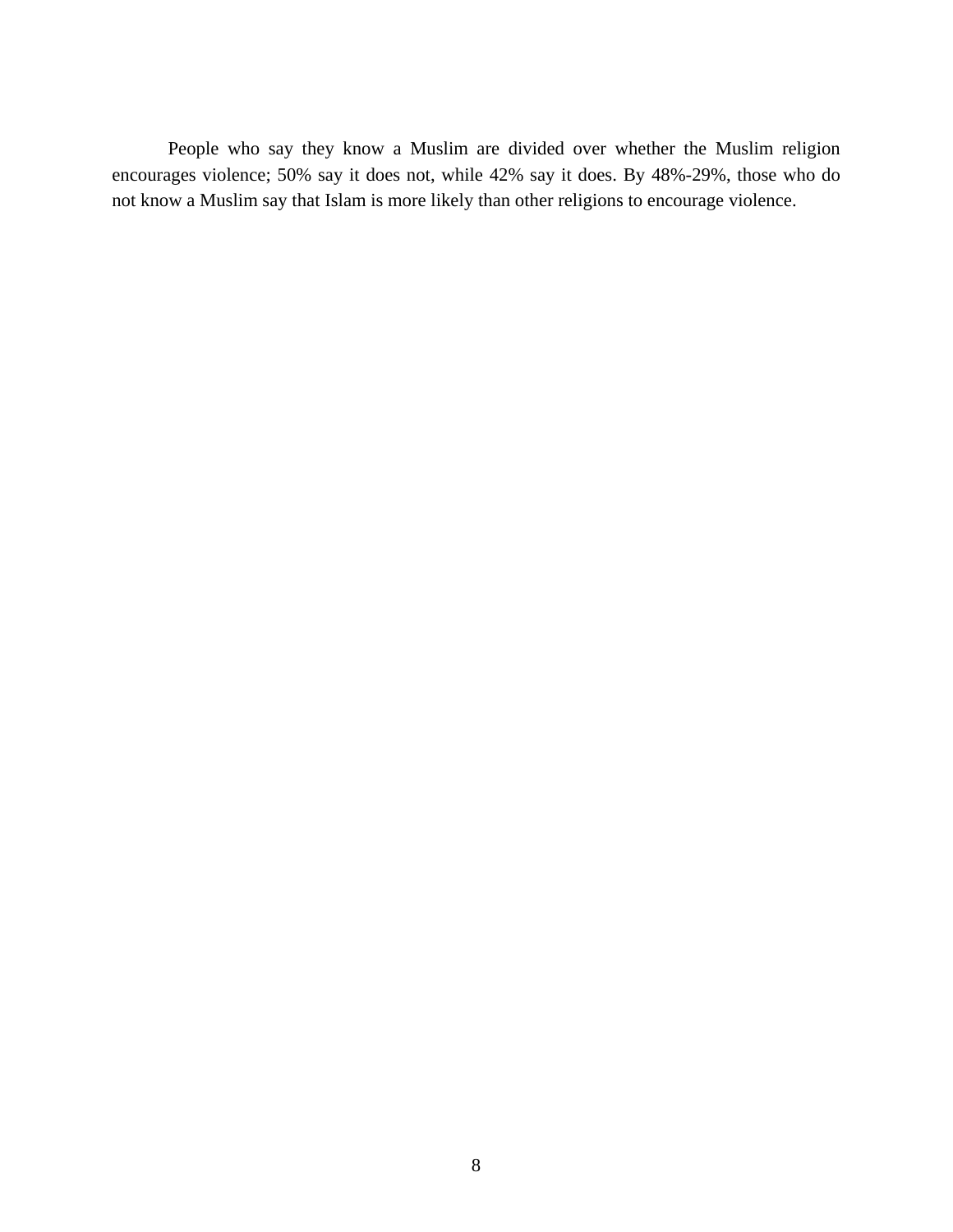# **Section 2: Views of Mormons and Mormonism**

 Overall, a slim majority of the public (53%) expresses a favorable view of Mormons, while 27% view Mormons unfavorably. Among religious groups, solid majorities of white mainline Protestants (62%) and white non-Hispanic Catholics (59%) express favorable opinions of Mormons. But among white evangelical Protestants, just 46% have a positive impression of Mormons, while 39% have an unfavorable opinion.

 There also are substantial educational differences in opinions about Mormons: 64% of college graduates express favorable opinions of

| <b>Views of Mormons</b> |                |                  |                                  |  |
|-------------------------|----------------|------------------|----------------------------------|--|
| Among<br>Total          | Fav<br>%<br>53 | Unfav<br>℅<br>27 | No<br>opinion<br>%<br>$20 = 100$ |  |
| College grad            | 64             | 21               | $15 = 100$                       |  |
| Some college            | 56             | 27               | $17 = 100$                       |  |
| HS or less              | 45             | 31               | $24 = 100$                       |  |
| Protestant              | 50             | 31               | $19 = 100$                       |  |
| White evangelical       | 46             | 39               | $15 = 100$                       |  |
| White mainline          | 62             | 21               | $17 = 100$                       |  |
| <b>Black Protestant</b> | 42             | 28               | $30 = 100$                       |  |
| Catholic                | 55             | 22               | $23 = 100$                       |  |
| White non-Hispanic      | 59             | 21               | $20 = 100$                       |  |
| Unaffiliated            | 52             | 30               | $18 = 100$                       |  |

Mormons, as do 56% of those with some college experience. But fewer than half of those with a high school education or less (45%) have a positive impression of Mormons.

About three-in-ten (31%) of those who express favorable opinions of Mormons cite personal experience as the biggest influence on their opinions, but a fairly large proportion of those with negative opinions of Mormons (23%) also point to their personal experiences as being most influential.

 A slim majority of the public (52%) says that Mormonism is a Christian religion, while nearly one-in-three (31%) say that Mormonism is not a Christian religion. White evangelicals stand out for their view that the Mormon religion is not Christian: a 45% plurality says that Mormonism is not Christian, while 40% say it is. Among white evangelicals who attend services at least weekly, 52% believe that the Mormon religion is not Christian.

| What Influences Views of Mormons?                                                                                                |                                                            |                                                    |                                                                                    |  |
|----------------------------------------------------------------------------------------------------------------------------------|------------------------------------------------------------|----------------------------------------------------|------------------------------------------------------------------------------------|--|
| Personal experience<br>Media<br><b>Education</b><br>Religious beliefs<br>Views of friends/family<br>Something else<br>Don't know | Total<br>%<br>29<br>20<br>14<br>11<br>10<br>12<br>4<br>100 | Fav<br>%<br>31<br>20<br>15<br>12<br>11<br>4<br>100 | Opinion<br>of Mormons<br>Unfav<br>%<br>23<br>21<br>12<br>19<br>8<br>13<br>4<br>100 |  |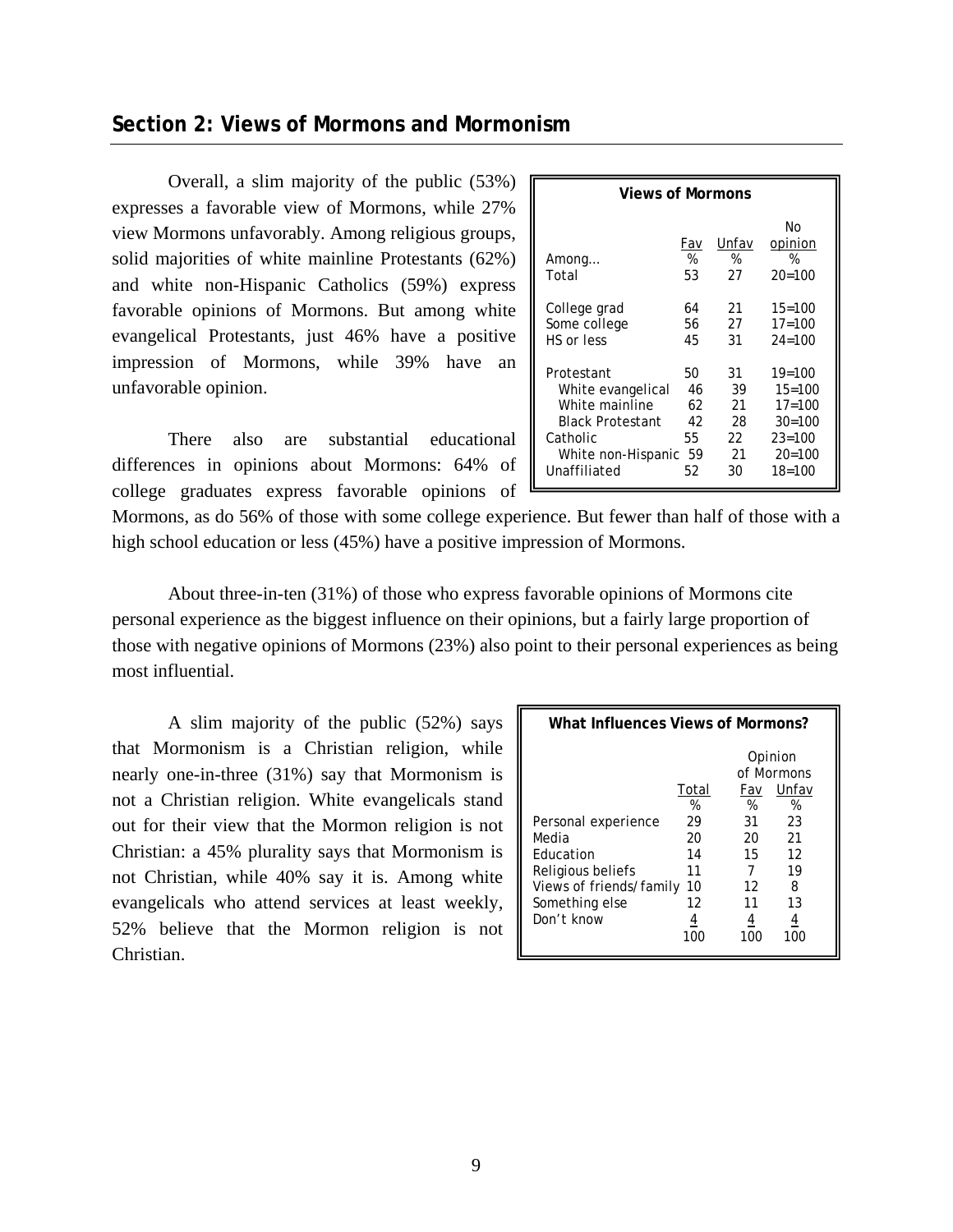By contrast, large majorities of white mainline Protestants (62%) and white non-Hispanic Catholics (59%) say that Mormons are Christians. In addition, those with no formal religious affiliation also say that the Mormon religion is Christian by a wide margin (59%-25%).

Even though a slim majority of the public views Mormonism as a Christian religion, most Americans say it is very different from their own religion. Among non-Mormons who express a religious preference (most of  $\Box$ 

| Are Mormons Christian?                                                                                                         |              |       |                                                                                                                                                                        |  |
|--------------------------------------------------------------------------------------------------------------------------------|--------------|-------|------------------------------------------------------------------------------------------------------------------------------------------------------------------------|--|
|                                                                                                                                | Yes No<br>%% |       | DK<br>%                                                                                                                                                                |  |
| Total                                                                                                                          |              | 52 31 | $17 = 100$                                                                                                                                                             |  |
| Protestant<br>White evangelical<br>White mainline<br><b>Black Protestant</b><br>Catholic<br>White non-Hispanic<br>Unaffiliated | 49.<br>52.   |       | $34 \quad 17 = 100$<br>$40 \quad 45 \quad 15 = 100$<br>$62$ $23$ $15=100$<br>$43 \quad 30 \quad 27 = 100$<br>$29 \quad 19 = 100$<br>59 25 16=100<br>$59$ $25$ $16=100$ |  |
| Based on non-Mormons.                                                                                                          |              |       |                                                                                                                                                                        |  |

whom are Christians themselves), more than six-in-ten (62%) say that Mormonism and their own religion are very different; just a quarter says that Mormonism and their own religion have a lot in common. The vast majority of white evangelical Protestants (67%) reject the idea that Mormonism and their own religion have a lot in common, as do smaller majorities of white mainline Protestants (56%) and white non-Hispanic Catholics (61%).

# **Mormonism in a Word**

 When asked to describe their impression of the Mormon religion in a single word, somewhat more offer a negative word than a positive one (27% vs. 23%); 19% give a neutral descriptor. The most common negative word expressed is "polygamy," including "bigamy" or some other reference to plural marriage (75 total responses), followed by "cult" (57 total mentions). But while many people associate polygamy with Mormonism, nearly as many think of "family" or "family values" (74 total mentions). Other positive words commonly used to describe Mormonism include "dedicated" (34 mentions), "devout" or "devoted" (32 mentions), "good" (31 mentions), and "faith" or "faithful" (25 total mentions).

| One-Word Impressions of<br>Mormon Religion                                                                                      |                                                                             |  |  |  |  |  |
|---------------------------------------------------------------------------------------------------------------------------------|-----------------------------------------------------------------------------|--|--|--|--|--|
| Polygamy/bigamy<br>Family/family values<br>Cult<br>Different<br>Dedicated<br>Devout/devoted<br>Good<br>Strict<br>Faith/faithful | Number of<br>mentions<br>75<br>74<br>57<br>40<br>34<br>32<br>31<br>27<br>25 |  |  |  |  |  |
| Figures show the number of<br>respondents out of 1,461<br>mentioning each word. The<br>numbers are not percentages.             |                                                                             |  |  |  |  |  |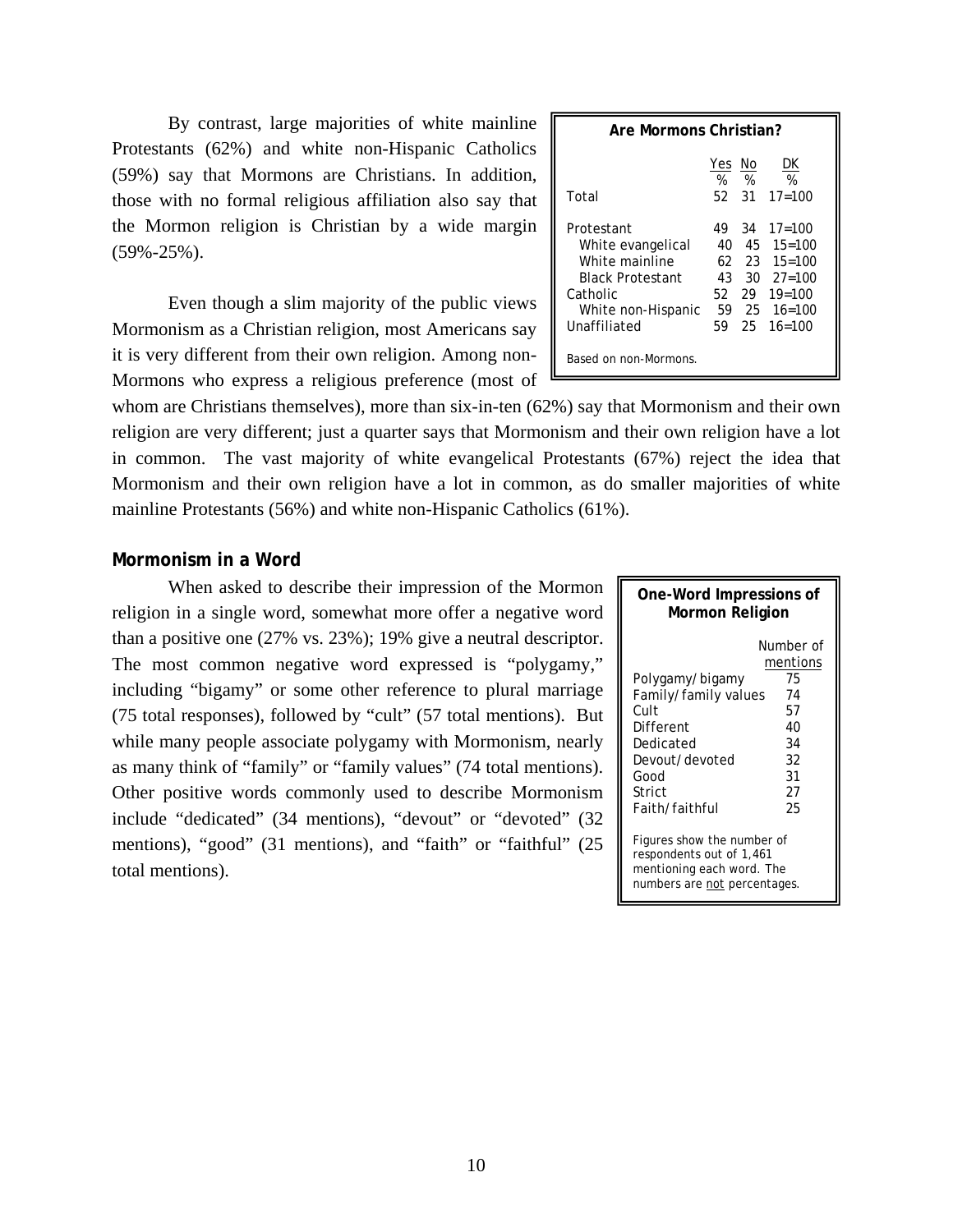# **Familiarity with Mormonism and Mormons**

Overall, the public's level of self-reported familiarity with Mormonism and Mormons is not much greater than its level of familiarity with Islam and Muslims. Roughly half (49%) say they know a great deal or some about the Mormon religion and its practices, while about as many people (48%) say that they know someone who is Mormon. (By comparison, 41% have at least some knowledge of Islam and 45% say they know a Muslim.)

 As might be expected, people in the Western part of the United States have more contact and greater familiarity with Mormons than do people in other parts of the country. Fully 74% of those in the West say they know a Mormon, compared with fewer than half in other regions. In addition, 66% of Westerners say they

know a great deal or some about the Mormon religion, also a much higher proportion than among residents of other regions. Among religious groups, white evangelical Protestants show

somewhat greater familiarity with Mormons and Mormonism, compared with white mainline Protestants, white non-Hispanic Catholics and the religiously unaffiliated.

Just as knowing a Muslim is associated with positive views of Muslims and Islam, having an acquaintance who is Mormon is linked with more positive opinions of Mormons and Mormonism. The large majority of those who know a Mormon (60%) express a favorable view of Mormons, compared with fewer than half (44%) of those who do not personally know a Mormon. And those who are acquainted with a Mormon are 11 points more likely than others to say that Mormonism and their own religion have a lot in common.

 But compared with knowing someone who is Mormon, one's view of whether or not Mormonism is a

| <b>Familiarity with Mormonism</b>                                           |    |                               |  |  |  |  |
|-----------------------------------------------------------------------------|----|-------------------------------|--|--|--|--|
| Know                                                                        |    |                               |  |  |  |  |
| About<br>А                                                                  |    |                               |  |  |  |  |
|                                                                             |    | Mormon Mormonism <sup>*</sup> |  |  |  |  |
|                                                                             | %  | %                             |  |  |  |  |
| Total                                                                       | 48 | 49                            |  |  |  |  |
| Northeast                                                                   | 36 | 39                            |  |  |  |  |
| Midwest                                                                     | 41 | 44                            |  |  |  |  |
| South                                                                       | 46 | 47                            |  |  |  |  |
| West                                                                        | 74 | 66                            |  |  |  |  |
| Protestant                                                                  | 50 | 50                            |  |  |  |  |
| White evangelical                                                           | 58 | 60                            |  |  |  |  |
| White mainline                                                              | 53 | 49                            |  |  |  |  |
| <b>Black Protestant</b>                                                     | 20 | 28                            |  |  |  |  |
| Catholic                                                                    | 41 | 38                            |  |  |  |  |
| White non-Hispanic                                                          | 47 | 43                            |  |  |  |  |
| Unaffiliated                                                                | 52 | 50                            |  |  |  |  |
| Based on non-Mormons.<br>* Know a great deal/some about Mormon<br>religion. |    |                               |  |  |  |  |

| <b>Seeing Mormons</b><br>as Christian Matters                                           |                                                                         |                                                                                            |  |  |  |  |
|-----------------------------------------------------------------------------------------|-------------------------------------------------------------------------|--------------------------------------------------------------------------------------------|--|--|--|--|
| <i>View of Mormons</i><br>Favorable<br>Unfavorable<br>No opinion                        | Know a<br>Mormon?<br>Yes No<br>%%<br>60 44<br>27 28<br>13 28<br>100 100 | Mormons<br>Christian?<br>Yes No<br>%<br>%<br>68<br>34<br>16<br>- 49<br>16<br>17<br>100 100 |  |  |  |  |
| <i>Vote for Mormon?</i><br>More likely<br>Less likely<br>No difference<br>Don't know    | 6<br>4<br>24<br>27<br>71<br>61<br>$\mathbf{1}$<br>6<br>100<br>100       | 5.<br>4<br>16<br>42<br>77 51<br>$\overline{2}$<br>$\overline{3}$<br>100<br>100             |  |  |  |  |
| Mormonism &<br>your religion*<br>Have lot in common<br>Are very different<br>Don't know | 31<br>19<br>63<br>62<br><u>6</u><br>19<br>100<br>100                    | 40<br>10<br>49<br>85<br>11<br>5<br>100 100                                                 |  |  |  |  |
| *Based on those with a religion other than<br>Mormonism.                                |                                                                         |                                                                                            |  |  |  |  |

Christian religion has a much greater impact on overall opinions of Mormons. Among non-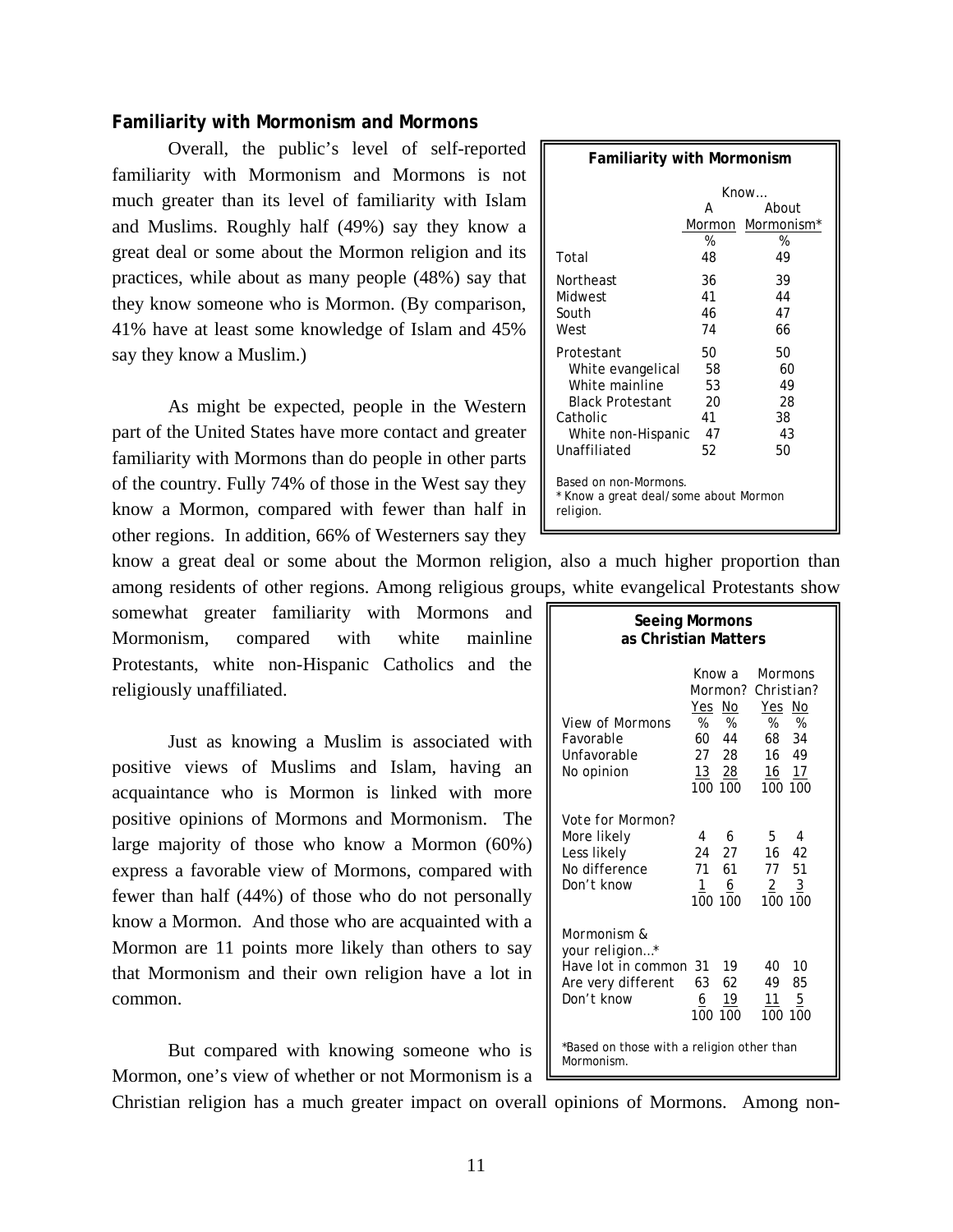Mormons who see Mormons as Christian, more than two-thirds (68%) express a favorable view of Mormons, twice as many as among those who say Mormonism is not a Christian religion (34%). Equally striking, fully 42% of those who believe the Mormon religion is not Christian say they would be less likely to vote for a Mormon for president; among those who believe Mormonism is a Christian religion, just 16% express reluctance about supporting a Mormon.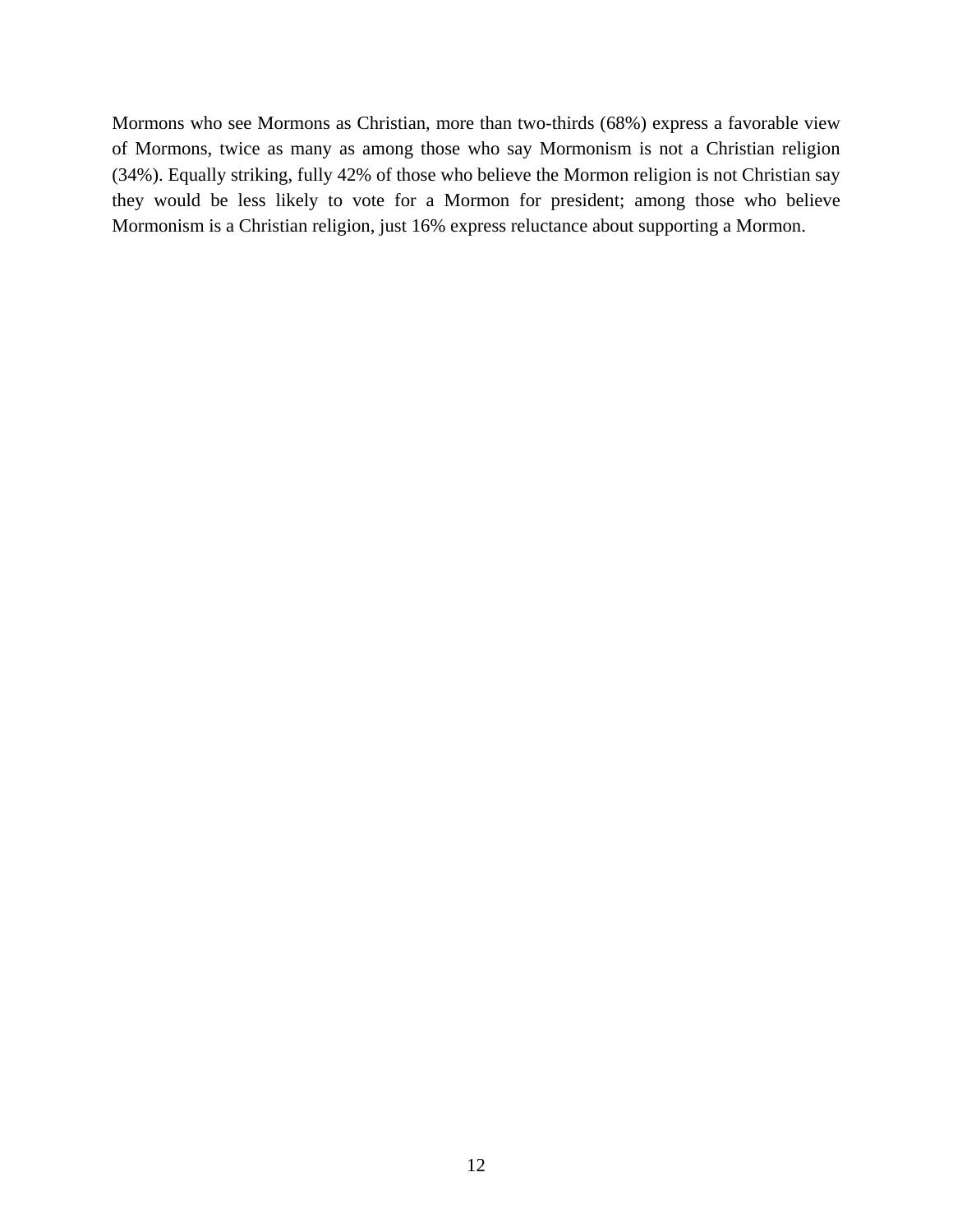# **Section 3: Opinions about Pope Benedict XVI**

 Roughly three-quarters (73%) of Americans who are familiar with Pope Benedict XVI have a favorable opinion of him. Catholics, not surprisingly, view the pope most favorably (86%). But large majorities of other religious groups, including more than seven-in-ten white evangelical Protestants (72%), mainline Protestants (75%) and black Protestants (70%), also are favorably inclined towards Pope Benedict. Among the religiously unaffiliated, however, just 57% have a favorable opinion of the pope.

As expected, Pope Benedict XVI is now better known among the public than he was two years ago. Currently, 68% offer an opinion of the pope, up from 55% in July 2005. Yet greater visibility has not improved the pope's image. In 2005, 81% of those able to rate Pope Benedict expressed a favorable opinion of him, compared with 73% currently.

 Pope Benedict's predecessor, Pope John Paul II, had higher favorability ratings. In 1996, an overwhelming majority (86%) of those who could rate Pope John Paul II expressed a favorable opinion of him. Moreover, about a third of Americans (32%) had a "very favorable" view of Pope John Paul II, compared with just 21% for the current pope, based on those who could rate each.



 The gap in very positive views is particularly evident among Catholics. Half of Catholics had a very favorable opinion of Pope John Paul II in 1996; currently, 36% express strongly positive opinions of Pope Benedict XVI. There is a similar, though less dramatic, difference in opinions of the two popes among white evangelical and white mainline Protestants. More than a quarter of white evangelical Protestants (26%) and white mainline Protestants (28%) had a very favorable opinion of Pope John Paul II, but only 16% and 14%, respectively, view Pope Benedict this way.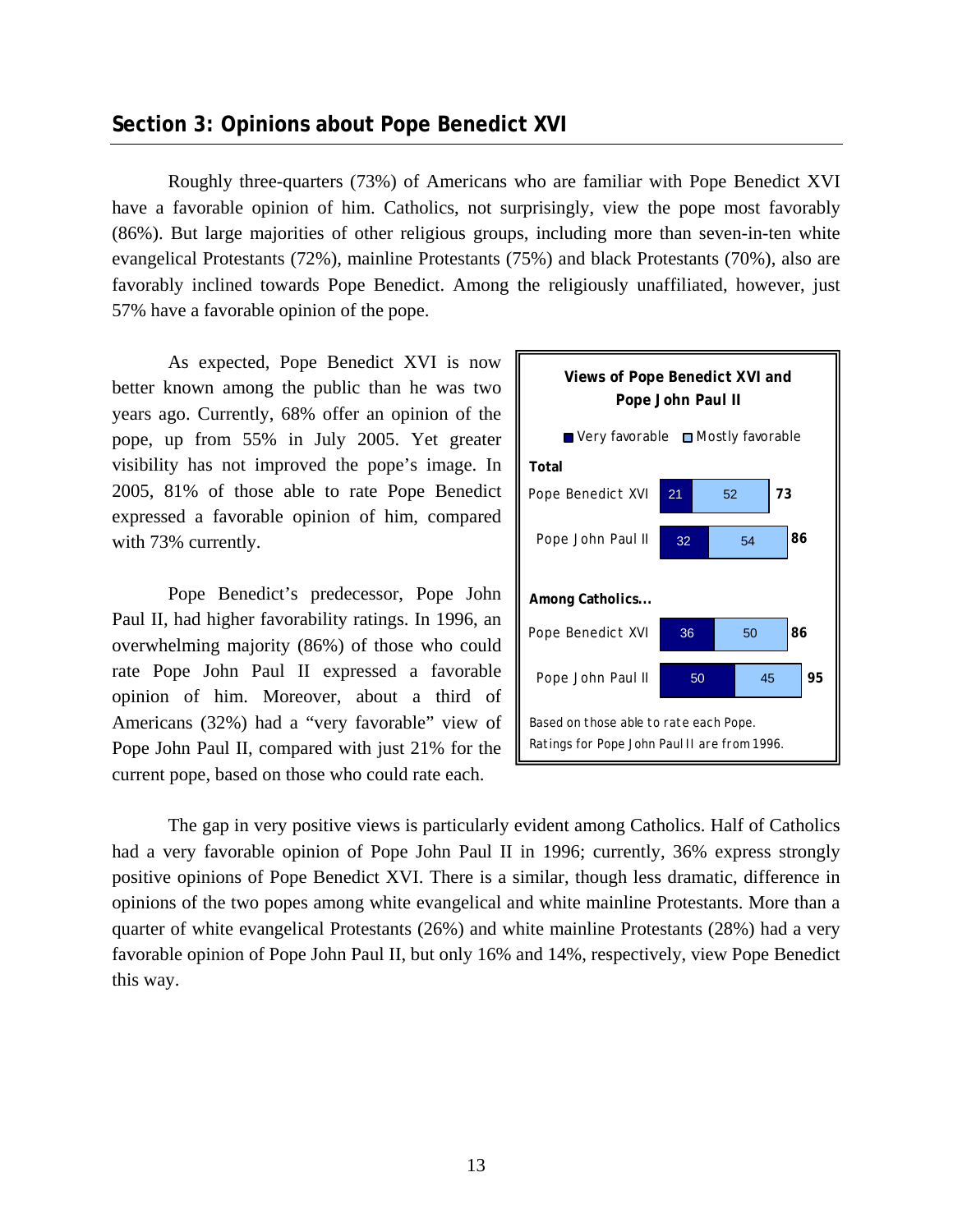# **Divided Views of Pontiff's Outreach**

 A plurality of Americans (46%) who have heard at least a little about Pope Benedict say he is doing only a fair or poor job of promoting good relations with other religions; 38% say the pope is doing an excellent or good job. Though Catholics give the pope higher marks for building interfaith relations (54%), even many among this group (40%) say he is doing only a fair job or a poor job in this regard.

| Partisan Divide Over Pope Benedict XVI                                                                                                                                                                                                                                                                                 |                        |                                     |                                      |                                         |                                      |                             |  |
|------------------------------------------------------------------------------------------------------------------------------------------------------------------------------------------------------------------------------------------------------------------------------------------------------------------------|------------------------|-------------------------------------|--------------------------------------|-----------------------------------------|--------------------------------------|-----------------------------|--|
| Opinion of Benedict XVI*<br><b>Favorable</b><br>Unfavorable                                                                                                                                                                                                                                                            | Total<br>%<br>73<br>27 | Cons<br>Rep<br>%<br>84<br><u>16</u> | Mod/<br>I ib<br>Rep<br>%<br>79<br>21 | <u>Ind</u><br>%<br>68<br>$\frac{32}{2}$ | Cons/<br>Mod<br>Dem<br>%<br>79<br>21 | Lib<br>Dem<br>%<br>59<br>41 |  |
| 100<br>100<br>100<br>100<br>100<br>100<br>Pope's job in promoting<br>relations w/ other faiths**<br>24<br>38<br>41<br>37<br>Excellent/good<br>48<br>36<br>Only fair/poor<br>61<br>41<br>51<br>46<br>36<br>47<br>Don't know<br>15<br>16<br>16<br>$\underline{18}$<br>13<br>16<br>100<br>100<br>100<br>100<br>100<br>100 |                        |                                     |                                      |                                         |                                      |                             |  |
| Based on those who can rate.<br>** Based on those who have heard "a lot" or "a little" about Pope<br>Benedict XVI.                                                                                                                                                                                                     |                        |                                     |                                      |                                         |                                      |                             |  |

There are substantial political

differences in views on this issue, as in overall opinions about Pope Benedict. Conservative Republicans are the only political group in which a plurality believes the pope is doing an excellent or good job in promoting positive relations with other religions. Moderate and liberal Republicans are evenly divided over the pope's performance in this area, while roughly half of independents (51%) and conservative and moderate Democrats (47%), and 61% of liberal Democrats, say he is doing only a fair or poor job in dealing with other religions.

 There is a similar pattern in general views of Pope Benedict. By greater than five-to-one (84%-16%), conservative Republicans have a favorable opinion of the pope; substantial majorities of moderate and liberal Republicans (79%), independents (68%), and conservative and moderate Democrats (79%) also express highly positive views of Pope Benedict. But liberal Democrats have a less favorable view: 59% have a positive impression of the pope, compared with 41% who express an unfavorable opinion.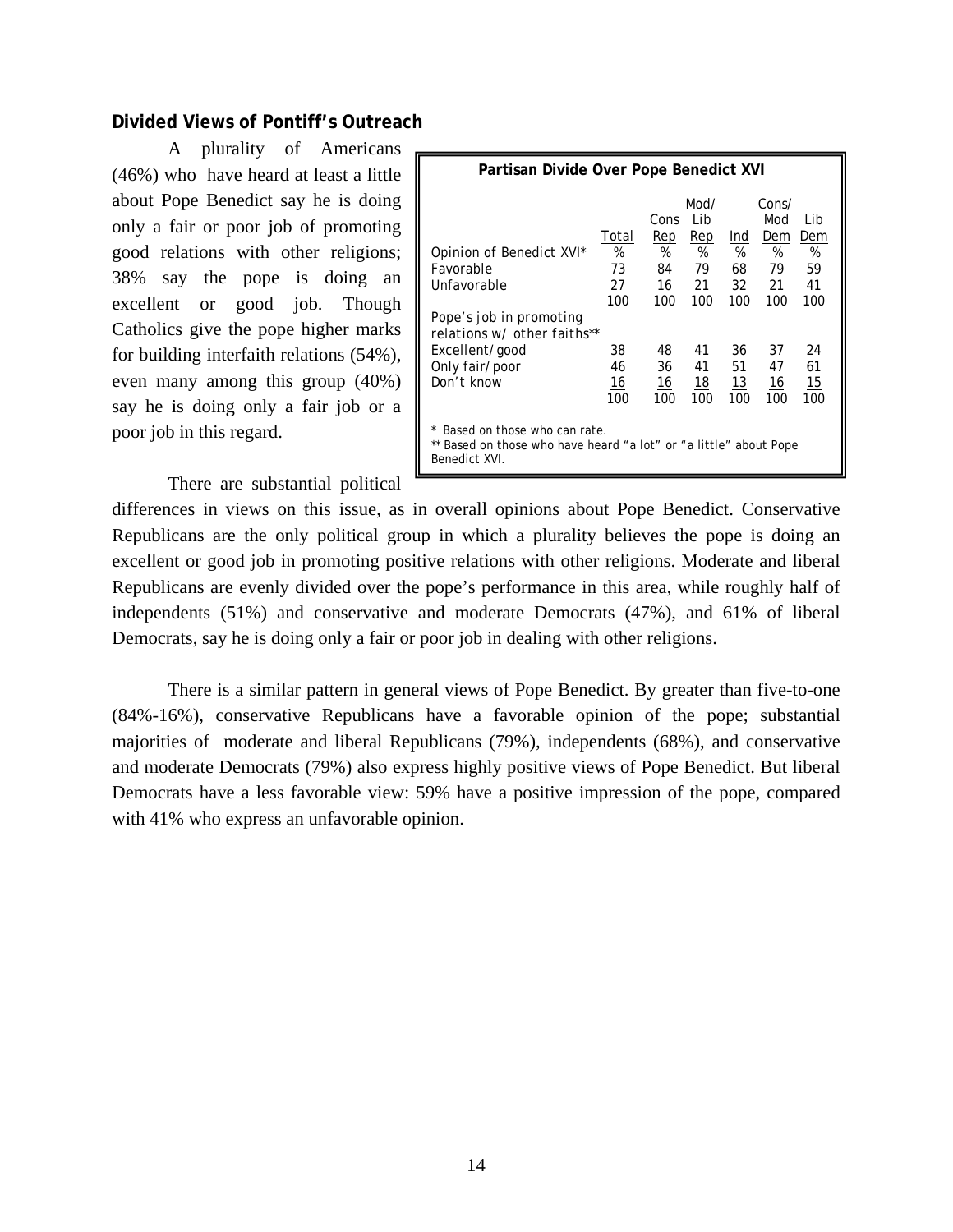When asked whether they believe the pope is conservative, moderate or liberal most Americans who have heard of him say that the pope is conservative (56%). Another 17% say he is moderate and only 5% of Americans say he is liberal.

 Views of the pope differ markedly by education level. Fully 71% of college graduates say the pope is very conservative (30%) or conservative (41%). Those with no college experience are less sure of the pope's ideology; fewer than half of Americans (46%) with less than a high school education view the pope as a conservative.

# **Views of Other Religious Leaders**

| Most Americans See<br>Pope Benedict as Conservative                                                                                                             |                                                                           |                                                      |                                                          |                                                                                                                         |  |
|-----------------------------------------------------------------------------------------------------------------------------------------------------------------|---------------------------------------------------------------------------|------------------------------------------------------|----------------------------------------------------------|-------------------------------------------------------------------------------------------------------------------------|--|
| Total                                                                                                                                                           | Percentage describing<br>Pope Benedict as<br>Conser-<br>vative<br>%<br>56 | Mod- $1$ ib-<br>erate eral<br>%<br>17                | %<br>5                                                   | <u>рк</u><br>%<br>$22 = 100$                                                                                            |  |
| College grad<br>Some college<br>H.S. or less                                                                                                                    | 71<br>58<br>46                                                            | 13<br>17<br>19                                       | $\mathbf{2}$<br>$\overline{4}$<br>8                      | $13 = 100$<br>$21 = 100$<br>$27 = 100$                                                                                  |  |
| Protestant<br>White evangelical<br>White mainline<br><b>Black Protestant</b><br>Catholic<br>White non-Hispanic<br>Attend weekly +<br>Less often<br>Unaffiliated | 46<br>42<br>56<br>34<br>68<br>70<br>75<br>67<br>67                        | 18<br>20.<br>15<br>25.<br>18<br>16<br>16<br>16<br>12 | 8<br>6.<br>5<br>12<br>4<br>3<br>3<br>$\mathfrak{D}$<br>4 | $28 = 100$<br>$32 = 100$<br>$24 = 100$<br>$29 = 100$<br>$10=100$<br>$11 = 100$<br>$6 = 100$<br>$15 = 100$<br>$17 = 100$ |  |
| Based on those who have heard at least a little about<br>Pope Benedict.                                                                                         |                                                                           |                                                      |                                                          |                                                                                                                         |  |

 Evangelist Billy Graham is viewed positively by three-quarters of Americans who say they are familiar with the preacher. Graham is viewed favorably among most religious groups, especially among white evangelicals, 92% of whom have a favorable impression of him. Only among the religiously unaffiliated does a majority (52%) view him unfavorably.

 Older Americans have a particularly favorable opinion of Graham. Among those who could rate Graham, 85% of those ages 50 and older – and 89% of those ages 65 and older – have a favorable opinion of him. Among those younger than age 30, 60% have a positive view of Graham. Roughly three-in-ten (29%) Americans under the age of 30 have never heard of Graham.

 Although fewer Americans are familiar with Graham today than 20 years ago, views of him have been remarkably stable. In 1987, 72% of the American public who could rate him said they had a favorable view of him.

 Dr. James Dobson, founder of Focus on the Family, is not nearly as well-known or as highly regarded as Billy Graham. The vast majority of Americans (64%) do not know enough about Dobson to have an opinion. Among those who do express an opinion of Dobson, 59% view him favorably and 41% view him unfavorably.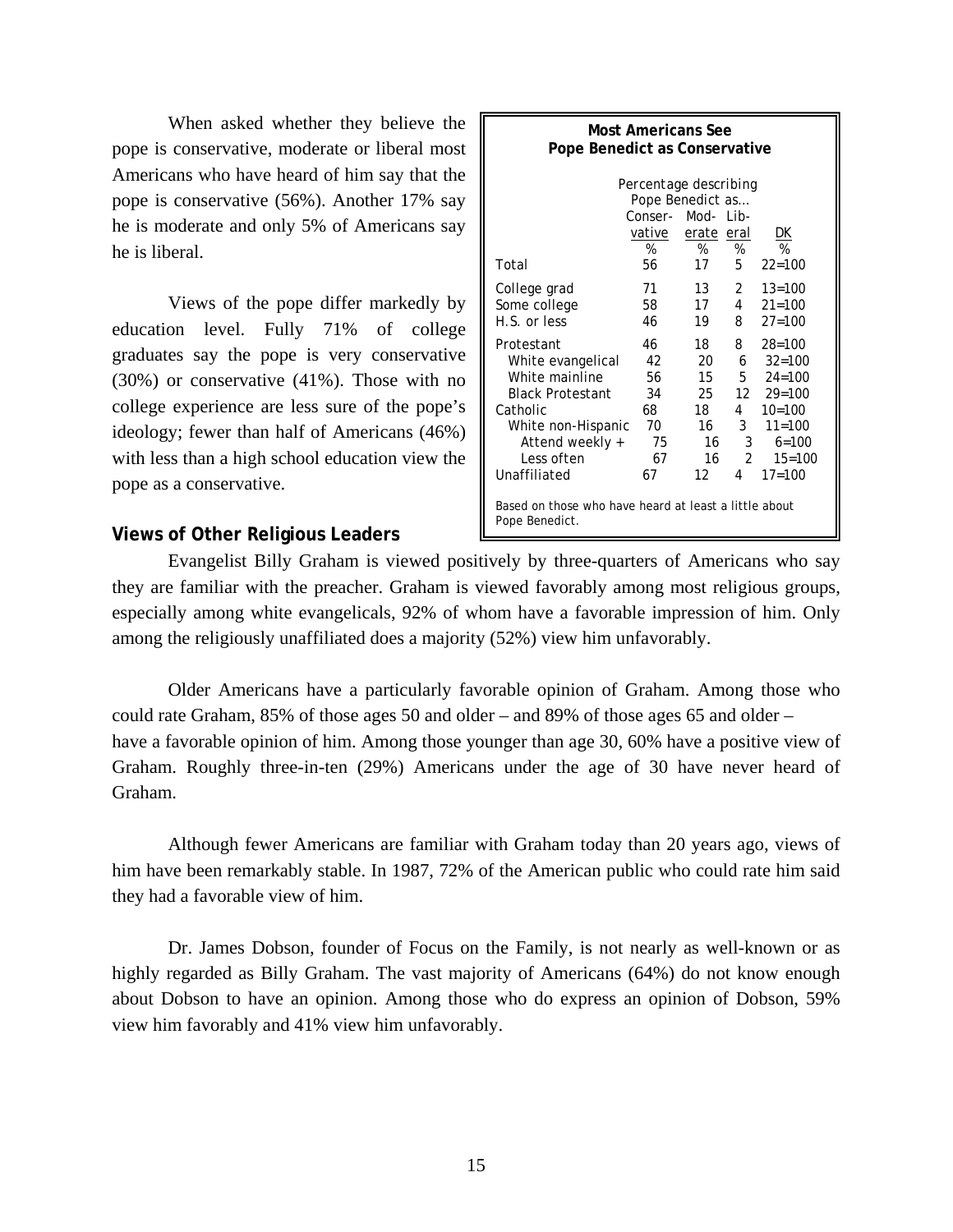# **ABOUT THE SURVEY**

 Results for this survey are based on telephone interviews conducted under the direction of Schulman, Ronca, & Bucuvalas, Inc. among a nationwide sample of 3,002 adults, 18 years of age or older, from August 1-18, 2007. For results based on the total sample, one can say with 95% confidence that the error attributable to sampling is plus or minus 2 percentage points. For results based on Form 1 ( $N=1,541$ ) or Form 2 ( $N=1,461$ ) only, the error attributable to sampling is plus or minus 3 percentage points.

 In addition to sampling error, one should bear in mind that question wording and practical difficulties in conducting surveys can introduce error or bias into the findings of opinion polls.

# **ABOUT THE PROJECTS**

This survey is a joint effort of the Pew Research Center for the People & the Press and the Pew Forum on Religion & Public Life. Both organizations are sponsored by the Pew Charitable Trusts and are projects of the Pew Research Center, a nonpartisan "fact tank" that provides information on the issues, attitudes and trends shaping America and the world.

**The Pew Forum on Religion & Public Life** delivers timely, impartial information on issues at the intersection of religion and public affairs. The Forum is a nonpartisan organization and does not take positions on policy debates. Based in Washington, D.C., the Forum is directed by Luis Lugo.

**The Pew Research Center for the People & the Press** is an independent opinion research group that studies attitudes toward the press, politics and public policy issues. The Center's purpose is to serve as a forum for ideas on the media and public policy through public opinion research. In this role it serves as an important information resource for political leaders, journalists, scholars, and public interest organizations. All of the Center's current survey results are made available free of charge.

This report is a collaborative product based on the input and analysis of the following individuals:

#### **Pew Forum on Religion & Public Life**

 Luis Lugo, Director Sandra Stencel, Deputy Director John C. Green, Senior Fellow in Religion and American Politics Gregory Smith, Research Fellow Dan Cox, Research Associate Allison Pond, Research Associate Tracy Miller, Copy Editor

#### **Pew Research Center for the People & the Press**

 Andrew Kohut, Director Scott Keeter, Director of Survey Research Carroll Doherty and Michael Dimock, Associate Directors Carolyn Funk, Richard Wike and Kim Parker, Senior Researchers April Clark, Juliana Menasce Horowitz, Robert Suls, and Shawn Neidorf, Research Associates James Albrittain, Executive Assistant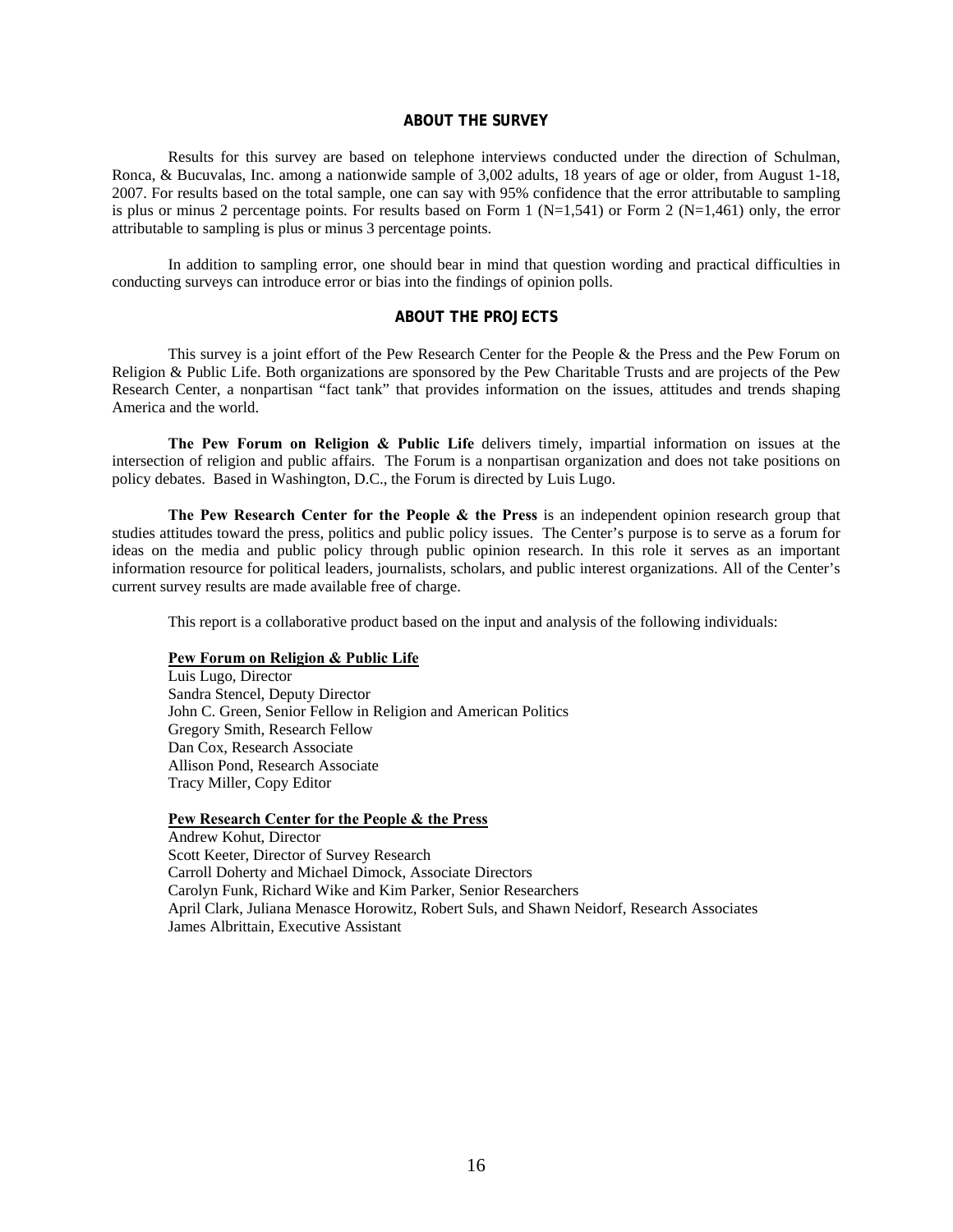#### **PEW RESEARCH CENTER FOR THE PEOPLE & THE PRESS AND PEW FORUM ON RELIGION & PUBLIC LIFE AUGUST 2007 RELIGION AND PUBLIC LIFE SURVEY FINAL TOPLINE August 1-18, 2007 N= 3,002**

#### **QUESTIONS 1-8 PREVIOUSLY RELEASED**

# **ROTATE Q9a-g BLOCK WITH Q10a-k BLOCK**

Q.9 Now thinking about some specific religious groups... Is your overall opinion of **[INSERT FIRST ITEM, RANDOMIZE; ITEM d SHOULD ALWAYS COME LAST]** very favorable, mostly favorable, mostly UNfavorable, or very unfavorable?

How about **(NEXT ITEM)? [IF NECESSARY:** would you say your overall opinion is very favorable, mostly favorable, mostly UNfavorable, or very unfavorable? **INTERVIEWERS: PROBE TO DISTINGUISH BETWEEN NEVER HEARD OF AND CANT RATE.**@**]** 

|                             |         |                        |        |         |                               |                  | (VOL.)                                        | (VOL.)     |
|-----------------------------|---------|------------------------|--------|---------|-------------------------------|------------------|-----------------------------------------------|------------|
|                             |         | -------Favorable------ |        |         | -----Unfavorable-----         |                  |                                               | Can't      |
|                             | Total   | <b>Very</b>            | Mostly | Total   | <b>Very</b>                   | Mostly           | Heard of                                      | Rate/Ref   |
| a. Catholics                | 76      | 21                     | 55     | 14      | $\overline{4}$                | 10               | *                                             | $10=100$   |
| July, 2005                  | 73      | 24                     | 49     | 14      | $\overline{4}$                | 10               | $\boldsymbol{0}$                              | $13=100$   |
| Mid-July, 2003              | 69      | 21                     | 48     | 18      | 6                             | 12               | $\ast$                                        | $13=100$   |
| March, 2002                 | 74      | 19                     | 55     | 13      | $\overline{4}$                | $\boldsymbol{9}$ | ∗                                             | $13=100$   |
| Mid-November, 2001          | 78      | 29                     | 49     | $\,8\,$ | $\mathfrak{Z}$                | 5                | $\ast$                                        | $14 = 100$ |
| March, 2001                 | 74      | 19                     | 55     | 13      | $\mathfrak{Z}$                | 10               | 1                                             | $12=100$   |
| September, 2000 $(RVs)$     | 78      | 29                     | 49     | 9       | $\mathfrak{Z}$                | 6                | *                                             | $13=100$   |
| b. Jews                     | 76      | 21                     | 55     | 9       | $\mathfrak{Z}$                | 6                | $\ast$                                        | $15=100$   |
| March, 2006                 | 84      | 27                     | 57     | 6       | $\boldsymbol{2}$              | $\overline{4}$   | ∗                                             | $10=100$   |
| July, 2005                  | $77 \,$ | 23                     | 54     | 7       | $\sqrt{2}$                    | 5                | $\ast$                                        | $16=100$   |
| Late May, 2005              | 77      | 37                     | 40     | 7       | $\overline{c}$                | 5                | $\mathord{\hspace{1pt}\text{--}\hspace{1pt}}$ | $16=100$   |
| Mid-July, 2003              | 72      | 20                     | 52     | 9       | $\mathfrak{Z}$                | 6                | 1                                             | $18=100$   |
| March, 2002                 | 74      | 18                     | 56     | 9       | $\overline{c}$                | 7                | $\ast$                                        | $17=100$   |
| Mid-November, 2001          | 75      | 24                     | 51     | 7       | $\overline{c}$                | 5                | *                                             | $18=100$   |
| March, 2001                 | 72      | 16                     | 56     | 10      | $\overline{c}$                | $\boldsymbol{8}$ | ∗                                             | $18=100$   |
| September, 2000 $(RVs)$     | 77      | 27                     | 50     | $\,8$   | $\mathfrak{Z}$                | 5                | *                                             | $15=100$   |
| June, 1997                  | 82      | 26                     | 56     | 9       | $\overline{c}$                | 7                | 1                                             | $8=100$    |
| c. Evangelical Christians   | 60      | 18                     | 42     | 19      | 6                             | 13               | 5                                             | $16=100$   |
| March, 2006                 | 68      | 22                     | 46     | 18      | 5                             | 13               | $\overline{2}$                                | $12=100$   |
| July, 2005                  | 57      | 17                     | 40     | 19      | 5                             | 14               | 5                                             | $19=100$   |
| Mid-July, 2003              | 58      | 18                     | 40     | 18      | 6                             | 12               | 3                                             | $21 = 100$ |
| March, 2002                 | 55      | 13                     | 42     | 18      | $\sqrt{2}$                    | 13               | 7                                             | $20=100$   |
| March, 2001                 | 55      | 13                     | 42     | 16      | $\ensuremath{\mathnormal{4}}$ | 12               | $\,8\,$                                       | $21 = 100$ |
| September, 2000 (RVs)       | 63      | 21                     | 42     | 16      | $\mathfrak{Z}$                | 13               | 3                                             | $18=100$   |
| February, 1996              | 39      | 13                     | 26     | 38      | 15                            | 23               | 11                                            | $12=100$   |
| July, 1994                  | 43      | 10                     | 33     | 32      | 10                            | 22               | 11                                            | $14=100$   |
| May, 1990                   | 43      | 12                     | 31     | 38      | 19                            | 19               | $\tau$                                        | $12=100$   |
| d. Atheists, that is people |         |                        |        |         |                               |                  |                                               |            |
| who don't believe in God    | 35      | $\boldsymbol{7}$       | 28     | 53      | 30                            | 23               | $\ast$                                        | $12=100$   |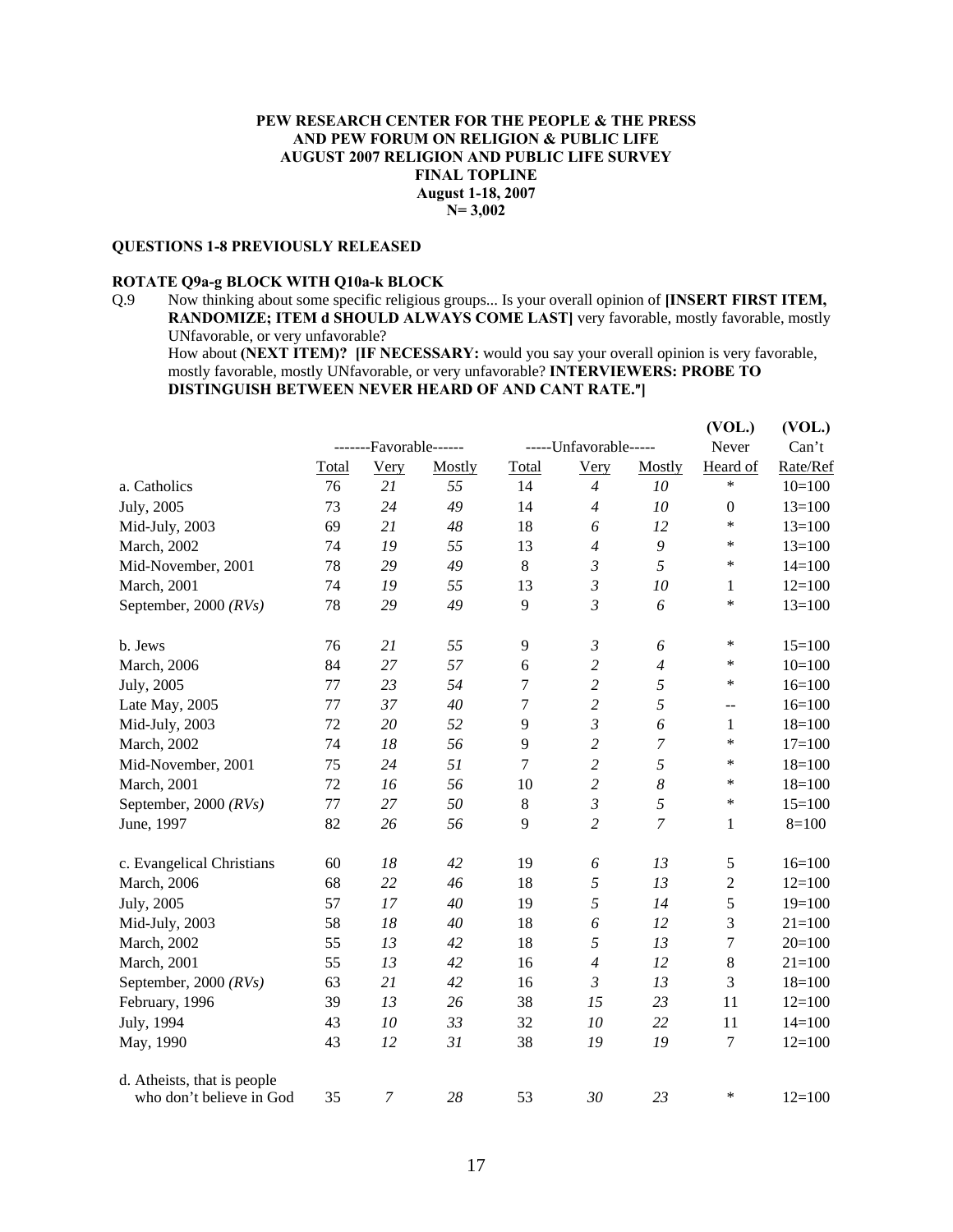| Q.9 CONTINUED             |       |                        |        |       |                       |        | (VOL.)           | (VOL.)     |
|---------------------------|-------|------------------------|--------|-------|-----------------------|--------|------------------|------------|
|                           |       | -------Favorable------ |        |       | -----Unfavorable----- |        | Never            | Can't      |
|                           | Total | <b>Very</b>            | Mostly | Total | <b>Very</b>           | Mostly | Heard of         | Rate/Ref   |
| July, 2005                | 35    | $\overline{7}$         | 28     | 50    | 28                    | 22     | $\boldsymbol{0}$ | $15=100$   |
| Mid-July, 2003            | 34    | $\overline{7}$         | 27     | 52    | 33                    | 19     | ∗                | $14=100$   |
| March, 2002               | 34    | 5                      | 29     | 54    | 31                    | 23     | *                | $12=100$   |
| Mid-November, 2001        | 32    | $\overline{7}$         | 25     | 49    | 28                    | 21     | *                | $19=100$   |
| March, 2001               | 29    | $\overline{4}$         | 25     | 57    | 35                    | 22     | $\ast$           | $14=100$   |
| September, 2000 $(RVs)$   | 32    | $\boldsymbol{8}$       | 24     | 52    | 32                    | 20     | $\ast$           | $16=100$   |
| e. Mormons                | 53    | 10                     | 43     | 27    | 9                     | 18     | $\mathfrak{2}$   | $18=100$   |
| ASK FORM 2 ONLY [N=1461]: |       |                        |        |       |                       |        |                  |            |
| f.F <sub>2</sub> Muslims  | 43    | 7                      | 36     | 35    | 13                    | 22     | $\mathbf{1}$     | $21 = 100$ |
| March, 2004               | 48    | 13                     | 35     | 32    | 14                    | 18     | $- -$            | $20=100$   |
| Mid-July, 2003            | 47    | 9                      | 38     | 31    | 12                    | 19     | $-$              | $22=100$   |
| June, 2003                | 50    | 12                     | 38     | 30    | 10                    | 20     | $-$              | $20=100$   |
| March, 2002               | 47    | $\overline{7}$         | 40     | 29    | 11                    | 18     | $-$              | $24=100$   |
| ASK FORM 1 ONLY [N=1541]: |       |                        |        |       |                       |        |                  |            |
| g.F1 Muslim Americans     | 53    | 10                     | 43     | 29    | 11                    | 18     | 1                | $17=100$   |
| July, 2005                | 55    | 9                      | 46     | 25    | 9                     | 16     | ∗                | $20=100$   |
| Mid-July, 2003            | 51    | 10                     | 41     | 24    | 9                     | 15     | 1                | $24=100$   |
| March, 2002               | 54    | 8                      | 46     | 22    | 8                     | 14     | $\overline{2}$   | $22=100$   |
| Mid-November, 2001        | 59    | 15                     | 44     | 17    | 5                     | 12     | 1                | $23=100$   |
| <b>March</b> , 2001       | 45    | $\overline{7}$         | 38     | 24    | 8                     | 16     | $\overline{4}$   | $27=100$   |
| September, 2000 $(RVs)$   | 50    | 11                     | 39     | 21    | 8                     | 13     | $\overline{2}$   | $27=100$   |

#### **QUESTIONS 10a-10h PREVIOUSLY RELEASED NO QUESTIONS 10i-10l**

#### **ASK ALL**

Q.10 Now I'd like your views on some people. (First,) would you say your overall opinion of… **[INSERT ITEM; RANDOMIZE**] is very favorable, mostly favorable, mostly UNfavorable, or very unfavorable? **[INTERVIEWERS: PROBE TO DISTINGUISH BETWEEN "NEVER HEARD OF" AND "CAN'T RATE."]** 

How about **(NEXT NAME)? [IF NECESSARY:** would you say your overall opinion is very favorable, mostly favorable, mostly UNfavorable, or very unfavorable? **INTERVIEWERS: PROBE TO DISTINGUISH BETWEEN "NEVER HEARD OF" AND "CAN'T RATE."]**

|                           |       |                   |        |       |                     |        | (VOL.)         | (VOL.)     |
|---------------------------|-------|-------------------|--------|-------|---------------------|--------|----------------|------------|
|                           |       | ----Favorable---- |        |       | ----Unfavorable---- |        |                | Can't      |
|                           | Total | <u>Very</u>       | Mostly | Total | <u>Very</u>         | Mostly | heard of       | rate/Ref   |
| m. Pope Benedict XVI      | 50    | 14                | 36     | 18    | 6                   | 12     | 8              | $24=100$   |
| July, 2005                | 44    | 10                | 34     | 11    | $\overline{4}$      | 7      | $\overline{4}$ | $41 = 100$ |
| June, 1996 (John Paul II) | 76    | 28                | 48     | 13    | $\overline{4}$      | 9      |                | $10=100$   |
| May, 1990 (John Paul II)  | 79    | 31                | 48     | 11    | $\overline{4}$      | 7      |                | $9=100$    |
| May, 1987 (John Paul II)  | 76    | 28                | 48     | 14    | $\overline{4}$      | 10     |                | $9=100$    |
| n. Billy Graham           | 60    | 28                | 32     | 20    | 8                   | 12     | 10             | $10=100$   |
| May, 1987                 | 66    | 22                | 44     | 26    | 16                  | 10     | 2              | $6=100$    |
| o. James Dobson           | 21    | 8                 | 13     | 15    | 6                   | 9      | 46             | $18=100$   |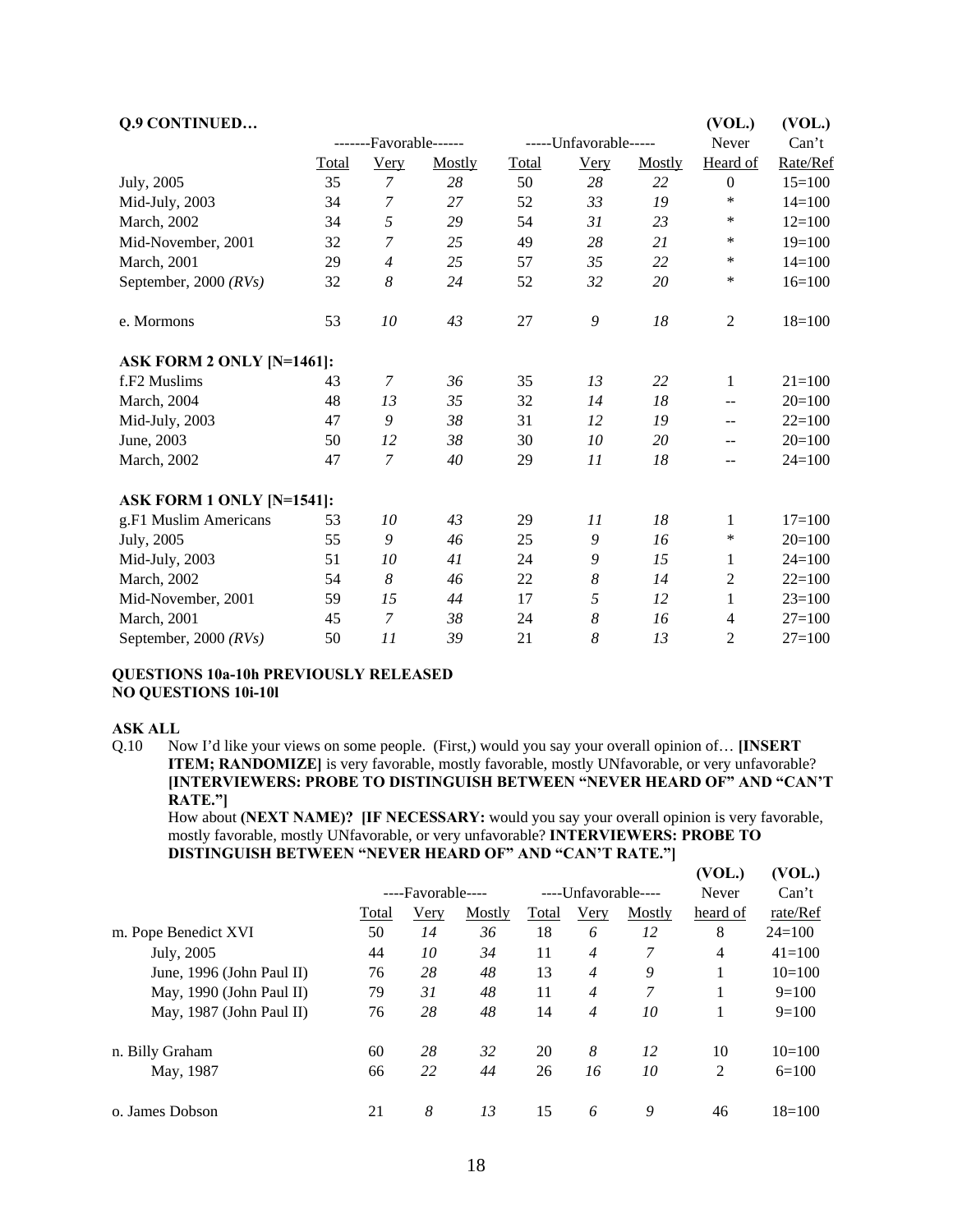# **QUESTIONS 11-31 PREVIOUSLY RELEASED**

#### **NO QUESTIONS 32-34**

RELIG What is your present religion, if any? Are you Protestant, Roman Catholic, Mormon, Orthodox such as Greek or Russian Orthodox, Jewish, Muslim, Buddhist, Hindu, atheist, agnostic, something else, or nothing in particular?

**INTERVIEWER: IF R VOLUNTEERS** "nothing in particular, none, no religion, etc." **BEFORE REACHING END OF LIST, PROMPT WITH:** and would you say that's atheist, agnostic, or just nothing in particular?]

Protestant (Baptist, Methodist, Non-denominational, Lutheran, Presbyterian,

- 46 Pentecostal, Episcopalian, Reformed, Church of Christ, Jehovah's Witness, etc.)
- 23 Roman Catholic (Catholic)
- 2 Mormon (Church of Jesus Christ of Latter-day Saints/LDS)
- \* Orthodox (Greek, Russian, or some other orthodox church)
- 2 Jewish (Judaism)
- \* Muslim (Islam)
- 1 Buddhist
- \* Hindu
- 2 Atheist (do not believe in God)
- 2 Agnostic (not sure if there is a God)
- 1 Something else **(SPECIFY)**
- 10 Nothing in particular
- 9 Christian **(VOL.)**
- \* Unitarian (Universalist) **(VOL.)**
- 2 Don't Know/Refused **(VOL.)**
- 100

# **IF CHRISTIAN (RELIG=1-4, 13 OR CHR=1), ASK:**

BORN Would you describe yourself as a "born-again" or evangelical Christian, or not?

# **BASED ON TOTAL**

- 34 Yes
- 43 No
- 4 Don't know/refused **(VOL.)**
- $\frac{*}{81\%}$  Undesignated
- **Christian**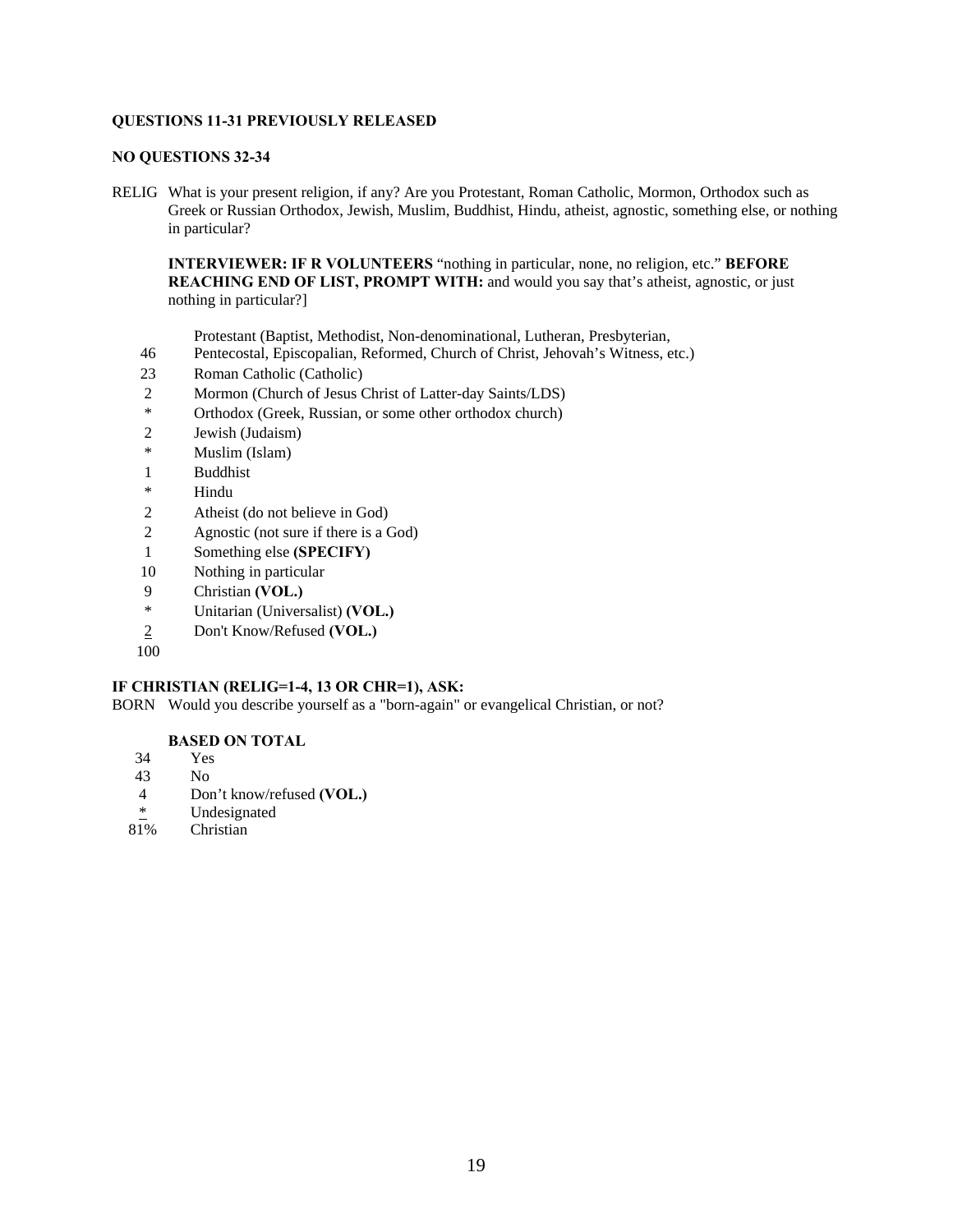# **ASK ALL:**

ATTEND Aside from weddings and funerals, how often do you attend religious services... more than once a week, once a week, once or twice a month, a few times a year, seldom, or never?

|     |                           |      |      |      |      |       |       | Mid-       |       |                   |      |      |
|-----|---------------------------|------|------|------|------|-------|-------|------------|-------|-------------------|------|------|
|     |                           | July | July | Aug  | July | March | March | <b>Nov</b> | March | Sept              | June | June |
|     |                           | 2006 | 2005 | 2004 | 2003 | 2003  | 2002  | 2001       | 2001  | 2000 <sup>1</sup> | 1997 | 1996 |
| 14  | More than once a week     | 15   | 14   | 13   | 16   | 15    | 15    | 16         | 17    | 17                | 12   | 14   |
| 26  | Once a week               | 25   | 27   | 25   | 27   | 24    | 25    | 26         | 26    | 28                | 26   | 25   |
| 16  | Once or twice a month     | 15   | 14   | 15   | 15   | 15    | 17    | 14         | 17    | 16                | 17   |      |
| 18  | A few times a year        | 18   | 19   | 20   | 18   | 21    | 18    | 17         | 17    |                   | 20   | 21   |
| 16  | Seldom                    | 14   | 14   | 15   | 14   | 15    | 15    | 16         | 15    | 13                | 15   | 13   |
| 9   | Never                     | 12   |      | 11   | 10   | 9     | 9     | 10         |       | 8                 | 10   | Q    |
|     | Don't know/Refused (VOL.) |      |      |      | *    |       |       |            |       |                   | *    |      |
| 100 |                           | 100  | 100  | 100  | 100  | 100   | 100   | 100        | 100   | 100               | 100  | 100  |

Q.35 How important is religion in your life – very important, somewhat important, not too important, or not at all important?

- 61 Very important
- 24 Somewhat important
- 8 Not too important
- 6 Not at all important
- 1 Don't know/refused **(VOL.)**
- 100

Q.36 Which of these statements comes closest to describing your feelings about the Bible? **[READ, IN ORDER]**

|     |                                                   | July<br>2006   | July<br>2005   | March<br>$2004^2$ | Mid-July<br>2003 | March<br>2001  | June<br><u> 1996</u> |
|-----|---------------------------------------------------|----------------|----------------|-------------------|------------------|----------------|----------------------|
|     | The Bible is the actual word of God and is to be  |                |                |                   |                  |                |                      |
| 34  | taken literally, word for word,                   | 35             | 36             | 40                | 35               | 36             | 35                   |
|     | <b>OR</b>                                         |                |                |                   |                  |                |                      |
|     | The Bible is the word of God, but not everything  |                |                |                   |                  |                |                      |
| 44  | in it should be taken literally, word for word,   | 43             | 40             | 42                | 43               | 43             | 47                   |
|     | <b>OR</b>                                         |                |                |                   |                  |                |                      |
|     | The Bible is a book written by men and is not the |                |                |                   |                  |                |                      |
| 16  | word of God.                                      | 18             | 18             | 13                | 16               | 14             | 14                   |
| 2   | [VOL. DO NOT READ] Other                          | 2              | 2              |                   | 2                | 3              | $\overline{2}$       |
| 4   | [VOL. DO NOT READ] Don't know/Refused             | $\overline{2}$ | $\overline{4}$ | $\overline{4}$    | $\overline{4}$   | $\overline{4}$ | $\overline{2}$       |
| 100 |                                                   | 100            | 100            | 100               | 100              | 100            | 100                  |

 $\frac{1}{1}$ September 2000 results are based on registered voters.

In 2004 and 2003, the response categories were read in reverse order to half of the samples.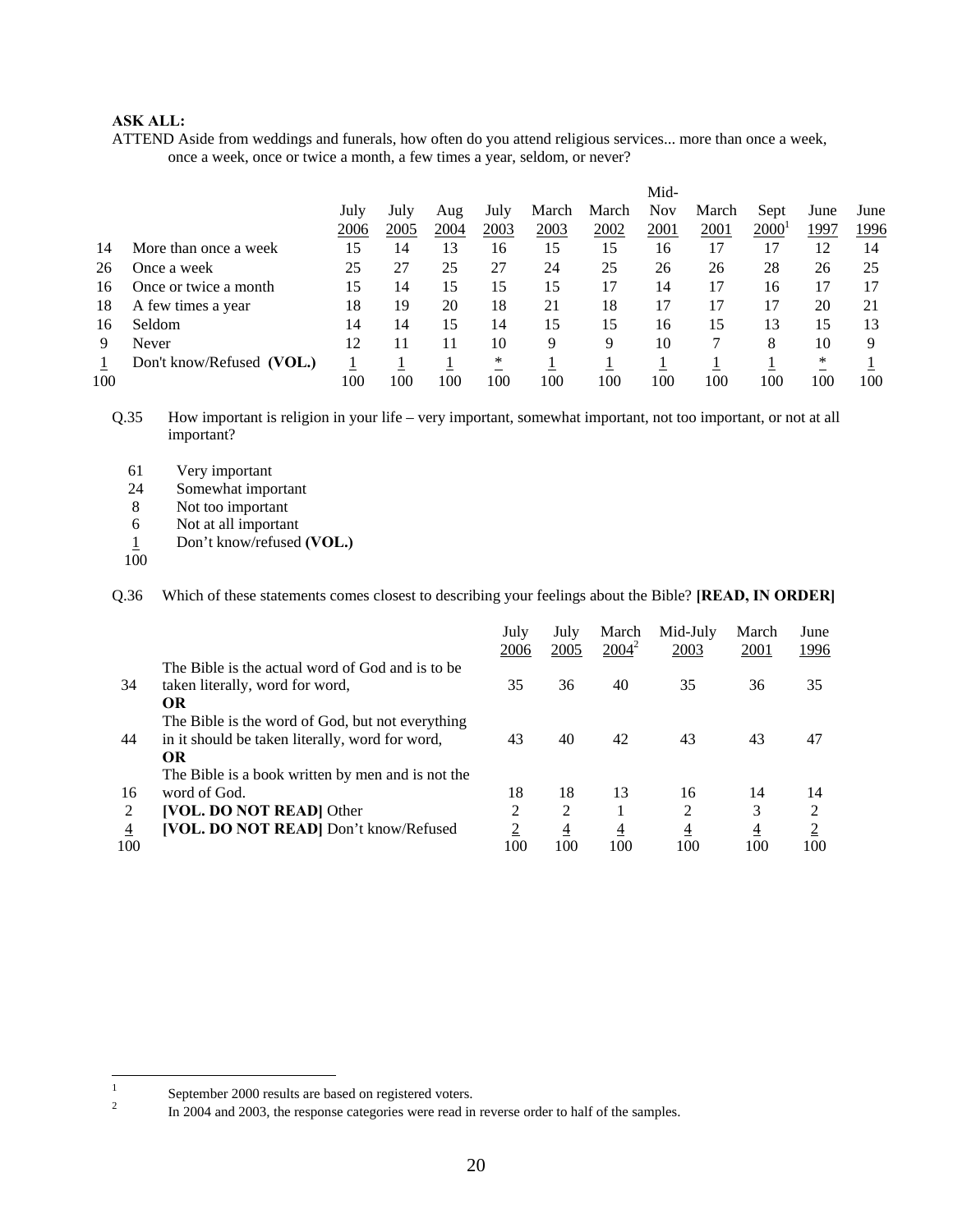- Q.37 People practice their religion in different ways. Outside of attending religious services, do you pray several times a day, once a day, a few times a week, once a week, a few times a month, seldom, or never?
	- 35 Several times a day
	- 21 Once a day
	- 15 A few times a week
	- 4 Once a week
	- 6 A few times a month
	- 11 Seldom
	- 6 Never
	- 2 Don't know/refused **(VOL.)**
	- 100

#### Q.38 Do you believe in God or a universal spirit?

#### **IF BELIEVE IN GOD/UNIVERSAL SPIRIT (Q.38=1), ASK:**

Q.39 How certain are you about this belief? Are you absolutely certain, fairly certain, not too certain, or not at all certain?

|                |                                 | Gallup       | Gallup | Gallup         | Gallup         |
|----------------|---------------------------------|--------------|--------|----------------|----------------|
|                |                                 | Dec          | Dec    | <b>Nov</b>     | June           |
|                |                                 | <u> 1994</u> | 1988   | 1978           | $1976^3$       |
| 94             | Yes, believe in God             | 96           | 95     | 94             | 94             |
| 73             | Absolutely certain              |              |        |                |                |
| 16             | Fairly certain                  |              |        |                |                |
| 3              | Not too certain                 |              |        |                |                |
|                | Not at all certain              |              |        |                |                |
|                | Don't know/refused (VOL.)       |              |        |                |                |
| 4              | No, do not believe in God       | 3            |        | $\overline{4}$ | 3              |
| $\overline{2}$ | Other/Don't know/Refused (VOL.) |              |        | $\overline{c}$ | $\overline{2}$ |
| 100            |                                 | 100          | 101    | 100            | 99             |

#### **QUESTION 40 PREVIOUSLY RELEASED**

#### **NO QUESTIONS 41-44**

# **ROTATE Q.45-Q.50 BLOCK WITH Q.55-Q.60 BLOCK**

Turning to another subject…

Q.45 How much would you say you know about the Muslim religion and its practices? **[READ, IN ORDER]**

|     |                           | July<br>2005 | Mid-July<br>2003 | March<br>2002 | Mid-Nov<br>2001 |
|-----|---------------------------|--------------|------------------|---------------|-----------------|
|     | A great deal              |              |                  |               | 6               |
| 34  | Some                      | 28           | 27               | 29            | 32              |
| 33  | Not very much             | 36           | 39               | 37            | 37              |
| 25  | Nothing at all            | 30           | 29               | 28            | 24              |
|     | Don't know/refused (VOL.) |              |                  |               |                 |
| 100 |                           | 100          | 100              | 100           | 100             |

<sup>2</sup><br>3

Based on responses from a national sample aged 15 and over. Percentages from the Gallup 1988 and 1976 surveys may not add to 100% due to rounding.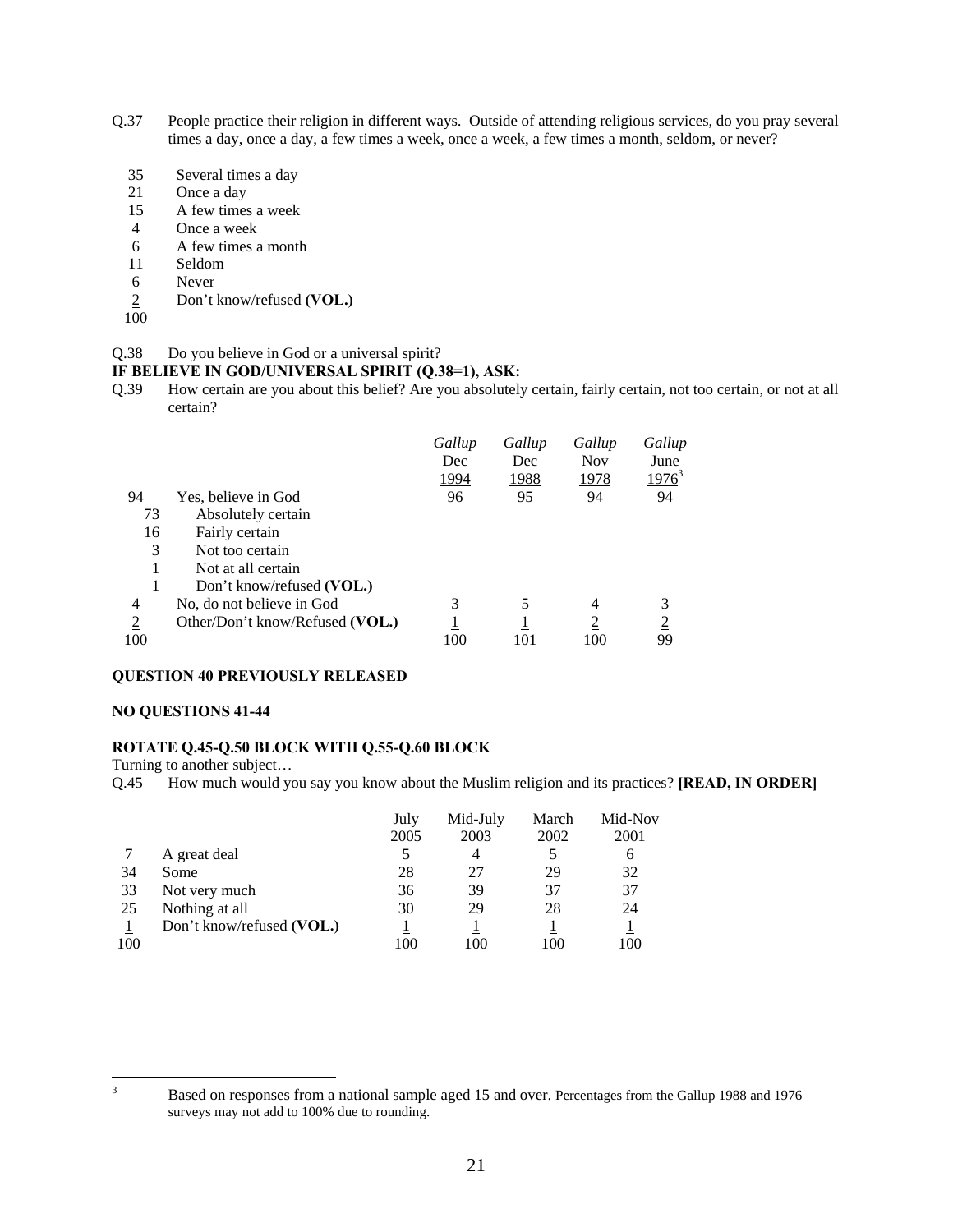# **ASK FORM 1 ONLY [N=1541]:**

Q.46F1 Please tell me what one word best describes your impression of Islam, the Muslim religion. Tell me just the one best word that comes to mind. **(OPEN-END. PROBE ONCE IF RESPONDENT ANSWERS "DON'T KNOW" ACCEPT UP TO TWO RESPONSES, BUT DO NOT PROBE FOR SECOND RESPONSE.)** 

#### **ANSWERS HAVE BEEN SORTED INTO CATEGORIES AND ARE REPORTED AS PERCENTAGES**

- 30 TOTAL NEGATIVE
	- 6 General negative
	- 6 Fanatic/Radical<br>4 Strict/Dogmatic/
	- 4 Strict/Dogmatic/Controlling<br>3 Cult/Wrong/Not Real
	- Cult/Wrong/Not Real
	- 3 Misguided/Confused<br>2 Terrorists/Killers/Dea
	- 2 Terrorists/Killers/Death<br>2 Angry/Dangerous/Violer
	- 2 Angry/Dangerous/Violent
	- 2 Bad/Evil
	- 1 Crazy/Strange
	- 1 Fearful/Scary
- 23 TOTAL NEUTRAL
	- 6 Religious/Cultural Reference
	- 3 Confusing/Mysterious
	- 2 Different<br>2 Allah/Kor
	- 2 Allah/Koran/Muhammad
	- 1 Acceptable/OK
	- 1 Organized/Unified
	- 1 Separate/Closed off/Secretive
	- 7 Other
- 15 TOTAL POSITIVE<br>7 Faithful/Devout/C
	- 7 Faithful/Devout/Committed
	- 3 General Positive
	- 3 Peaceful/Respectful/Compassionate
	- 1 Strong/Good
	- 1 Misunderstood
- 32 Don't Know
- $\overline{100}$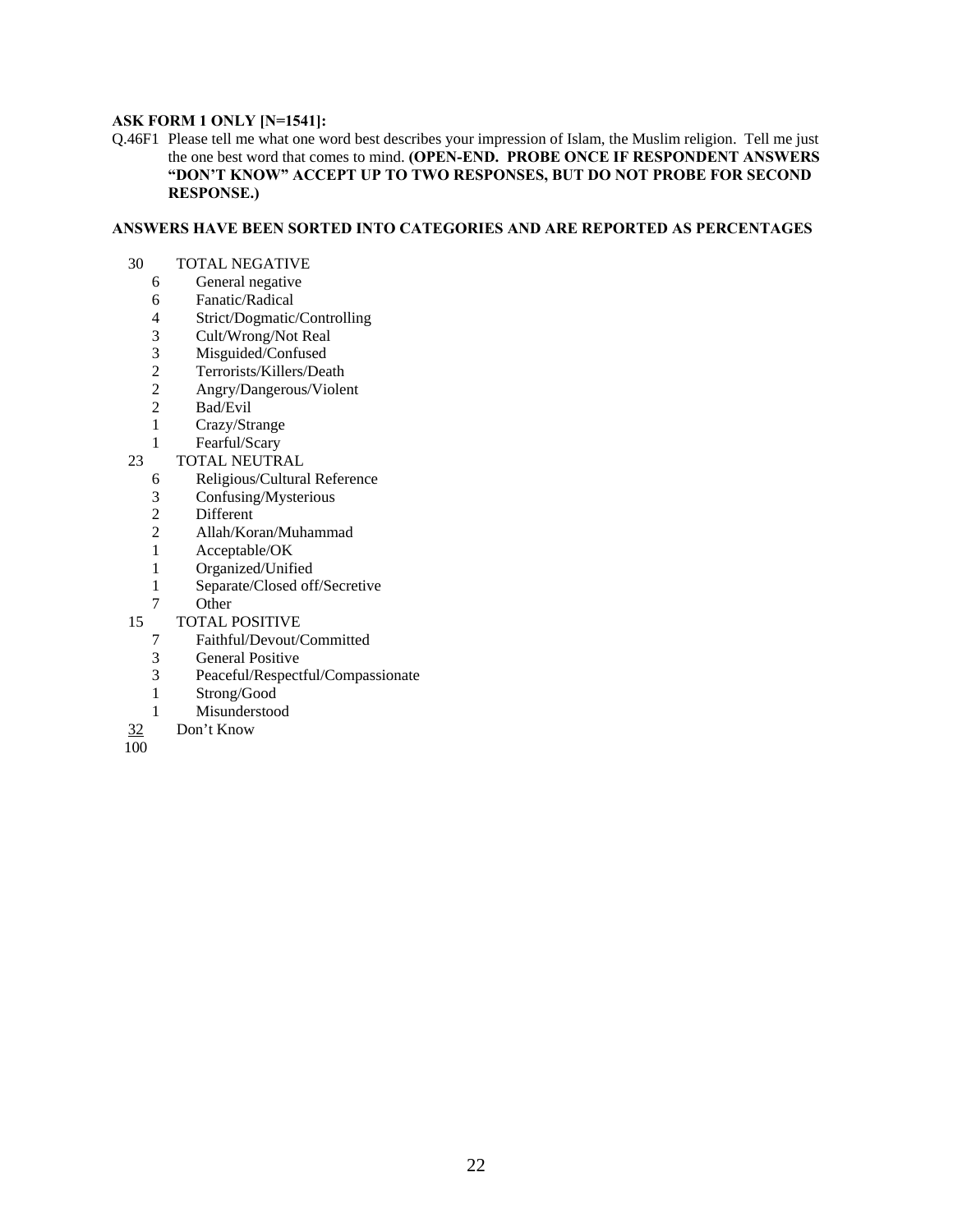#### **ASK IF R HAS A RELIGION OTHER THAN ISLAM (RELIG=1-5, 7-8, 11, 13-14 OR CHR=1):**

Q.47 From what you know, do you think that the Muslim religion and your own religion have a lot in common, or do you think that the Muslim religion and your religion are very different?

#### **BASED ON ALL RELIGIOUS GROUPS EXCEPT MUSLIMS [N=2578]**

|     |                           | July | Mid-July | March | Mid-Nov |
|-----|---------------------------|------|----------|-------|---------|
|     |                           | 2005 | 2003     | 2002  | 2001    |
| 19  | A lot in common           | 27   | 22       |       | 31      |
| 70  | Very different            | 59   | 60       | 57    | 52      |
| -11 | Don't know/refused (VOL.) | 14   | 18       | 16    |         |
| 100 |                           | 100  | 100      | 100   | 100     |

# **IF R IS ATHEIST, AGNOSTIC, NOTHING IN PARTICULAR OR DK & NOT CHRISTIAN (RELIG=9, 10, 12 OR (RELIG=99 AND CHR=2, 9)), ASK:**

Q.47a From what you know, do you think that the Muslim religion and your own beliefs have a lot in common, or do you think that the Muslim religion and your own beliefs are very different?

#### **BASED ON ALL UNAFFILIATED [N=413]**

- 18 A lot in common
- 67 Very different
- 14 Don't know/refused **(VOL.)**
- 1 Undesignated
- $100$

#### **ASK FORM 2 ONLY:**

# **IF R HAS FAVORABLE OR UNFAVORABLE VIEW OF MUSLIMS (Q.9fF2=1-4), ASK [N=1140]:**

Q.48F2 Earlier you said that you had a **[INSERT RESPONSE FROM Q.9fF2]** opinion of Muslims. Which of the following has had the biggest influence on your view of Muslims … **[READ IN ORDER]** 

|                                         | ----View of Muslims---- |             |       |
|-----------------------------------------|-------------------------|-------------|-------|
|                                         | Favorable               | Unfavorable | Total |
| A personal experience                   | 26                      |             | 18    |
| The views of your family and friends    |                         |             | 6     |
| What you have seen or read in the media | 20                      | 48          | 32    |
| Your religious beliefs                  | 8                       | 14          | 11    |
| Your education, OR                      | 24                      | 10          | 18    |
| Something else                          | 10                      | 13          | 11    |
| Don't know/refused (VOL.)               | 4                       | 4           | 4     |
|                                         | 100                     |             | 100   |

# **ASK ALL IF R IS NOT MUSLIM (RELIG≠6):**

Q.49 Do you, yourself happen to know anyone who is Muslim?

# **BASED ON ALL NON-MUSLIMS [N=2991]**

|                |                           | Mid-       |
|----------------|---------------------------|------------|
|                |                           | <b>Nov</b> |
|                |                           | 2001       |
| 45             | Yes                       | 38         |
| 54             | N <sub>0</sub>            | 61         |
| $\overline{1}$ | Don't know/refused (VOL.) | 1          |
| 100            |                           | 100        |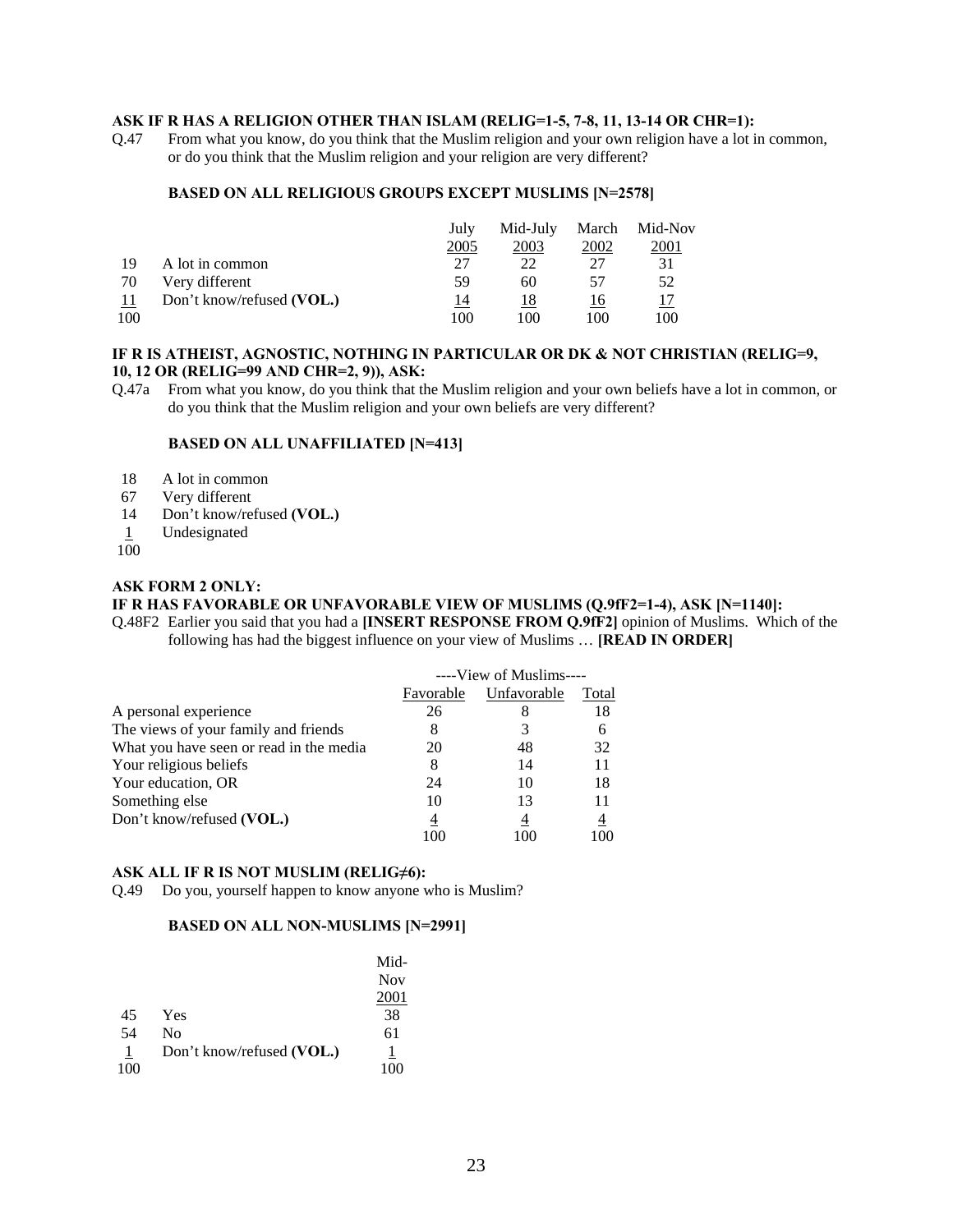# **ASK ALL:**

Q.50 As I read you a pair of statements, tell me whether the FIRST statement or the SECOND statement comes closer to your own views even if neither is exactly right.

|     |                                                 | July<br>2005 | July<br>2004                | Mid-July<br>2003 | March<br>2002 |
|-----|-------------------------------------------------|--------------|-----------------------------|------------------|---------------|
|     | The Islamic religion is more likely than others |              |                             |                  |               |
| 45  | to encourage violence among its believers       | 36           | 46                          | 44               | 25            |
|     | OR                                              |              |                             |                  |               |
|     | The Islamic religion does not encourage.        |              |                             |                  |               |
| 39  | violence more than others                       | 47           | 37                          | 41               | 51            |
| 4   | Neither (VOL.)                                  | 3            | $\mathcal{D}_{\mathcal{L}}$ | 3                | 3             |
| 12  | Don't know/refused (VOL.)                       | 14           | 15                          | 12               | <u>21</u>     |
| 100 |                                                 | 100          | 100                         | 100              | 100           |

# **NO QUESTIONS 51-54**

Now, thinking about Mormonism, also known as the Church of Jesus Christ of Latter Day Saints…

- Q.55 How much would you say you know about the Mormon religion and its practices? **[READ, IN ORDER]**
- 11 A great deal<br>38 Some
- Some
- 32 Not very much<br>19 Nothing at all
- Nothing at all
- \* **[VOL. DO NOT READ]** Don't know/Refused
- $\frac{*}{100}$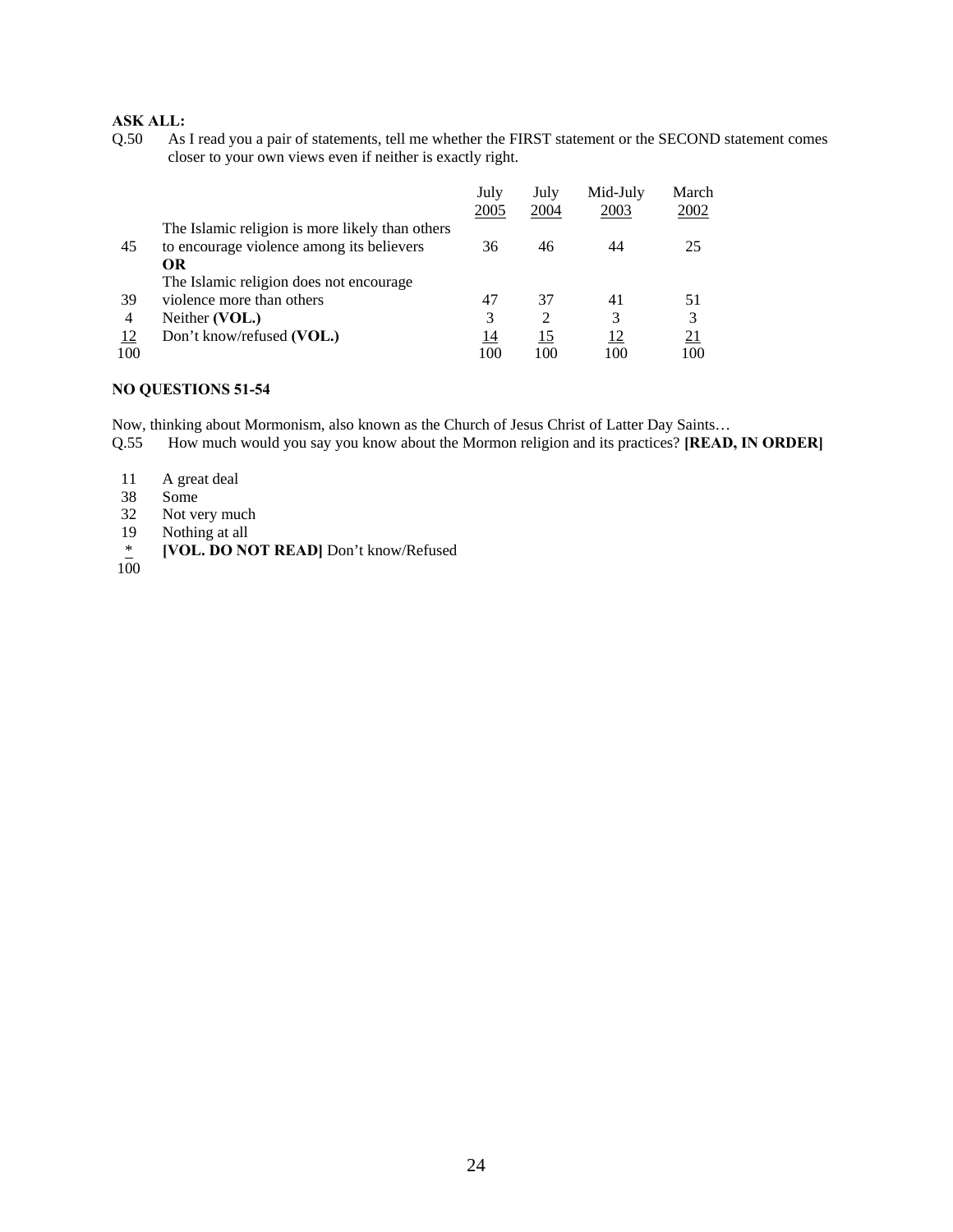#### **ASK FORM 2 ONLY [N=1461]:**

Q.56F2 Please tell me what one word best describes your impression of the Mormon religion. Tell me just the one best word that comes to mind. **(OPEN-END. PROBE ONCE IF RESPONDENT ANSWERS "DON'T KNOW" ACCEPT UP TO TWO RESPONSES, BUT DO NOT PROBE FOR SECOND RESPONSE.)** 

#### **ANSWERS HAVE BEEN SORTED INTO CATEGORIES AND ARE REPORTED AS PERCENTAGES**

- 27 TOTAL NEGATIVE<br>5 Wrong/False/Not O
	- 5 Wrong/False/Not Christian
	- 5 Polygamy
	- 4 General Negative<br>4 Cult
	- **Cult**
	- 2 Crazy/Strange/Weird<br>2 Decentive/Manipulati
	- Deceptive/Manipulative
	- 1 Exclusionary/Secretive
	- 1 Aggressive/Pushy
	- 1 Bigoted/Racist/Sexist
	- 1 Extreme/Radical
	- 1 Rigid/Restrictive
- 23 TOTAL POSITIVE
	- 8 Devout/Faithful/Religious
	- 5 General Positive
	-
	- 4 Family/Family Values<br>3 Caring/Kind/Sincere Caring/Kind/Sincere
	- 2 Good People/Religion
	- 1 Community/Unity/Close-Knit
	- True/Truth
- 19 TOTAL NEUTRAL
	- 4 Different/Unusual
	- 2 Strict/Abstinence
	- 2 Utah/Salt Lake City
	- 1 Neutral/Fine/OK
	- 1 Christian/Jesus/God
	- 1 Proselytizing/Missionaries
	- 1 Confusing/Mysterious/Complex
	- 1 Joseph Smith/Brigham Young
	- 1 Organized/Structured
	- 1 Conservative
	- \* Money/Wealth
	- 4 Other
- 31 Don't Know
- 100

#### **ASK IF R HAS A RELIGION OTHER THAN MORMONISM (RELIG=1-2, 4-8, 11, 13-14 OR CHR=1):**

Q.57 From what you know, do you think that the Mormon religion and your own religion have a lot in common, or do you think that the Mormon religion and your religion are very different?

#### **BASED ON ALL RELIGIOUS GROUPS EXCEPT MORMONS [N=2530]**

- 25 A lot in common
- 62 Very different
- 13 Don't know/refused **(VOL.)**
- 100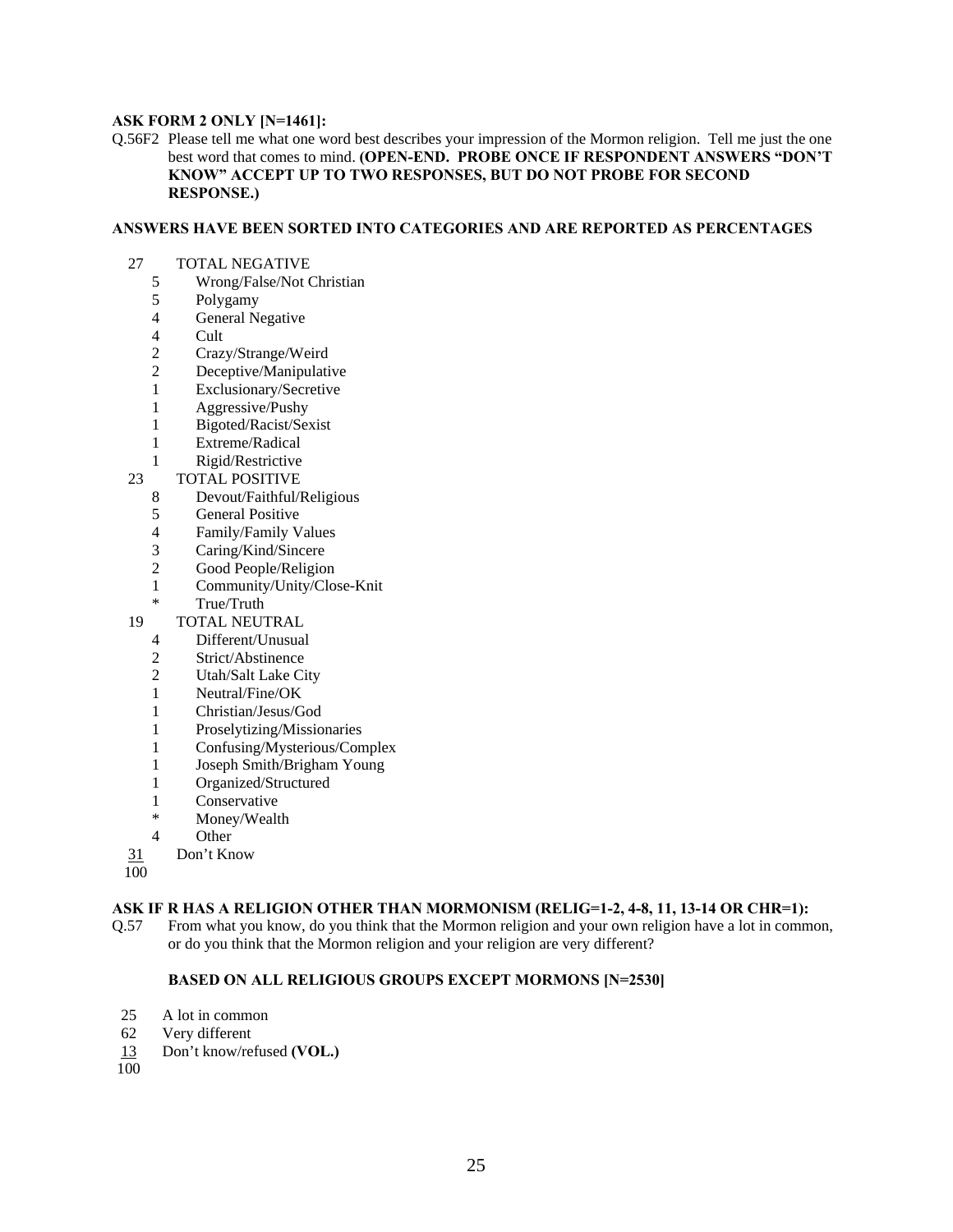# **IF R IS ATHEIST, AGNOSTIC, NOTHING IN PARTICULAR OR DK & NOT CHRISTIAN (RELIG=9,**

# **10, 12 OR (RELIG=99 AND CHR=2, 9)), ASK:**

Q.57a From what you know, do you think that the Mormon religion and your own beliefs have a lot in common, or do you think that the Mormon religion and your beliefs are very different?

#### **BASED ON ALL UNAFFILIATED [N=413]**

- 15 A lot in common
- 71 Very different<br>13 Don't know/re
- Don't know/refused **(VOL.)**
- 1 Undesignated
- 100

# **ASK FORM 1 ONLY:**

# **IF R HAS FAVORABLE OR UNFAVORABLE VIEW OF MORMONS (Q.9e=1-4), ASK [N=1269]:**

Q.58F1 Earlier you said that you had a **[INSERT RESPONSE FROM Q.9e]** opinion of Mormons. Which of the following has had the biggest influence on your view of Mormons… **[READ IN ORDER]** 

|                                         | ----View of Mormons---- |             |                |
|-----------------------------------------|-------------------------|-------------|----------------|
|                                         | Favorable               | Unfavorable | Total          |
| A personal experience                   | 31                      | 23          | 29             |
| The views of your family and friends    | 12                      | 8           | 10             |
| What you have seen or read in the media | 20                      | 21          | 20             |
| Your religious beliefs                  |                         | 19          | 11             |
| Your education, OR                      | 15                      | 12          | 14             |
| Something else                          | 11                      | 13          | 12             |
| Don't know/refused (VOL.)               | 4                       | 4           | $\overline{4}$ |
|                                         | 100                     |             | 100            |

# **ASK ALL IF R IS NOT A MORMON (RELIG≠3), [N=2943]:**

Q.59 Do you, yourself happen to know anyone who is Mormon?

# **BASED ON ALL NON-MORMONS**

- 48 Yes
- 51 No
- 1 Don't know/refused **(VOL.)**
- 100

Q.60 Based on what you have read or heard about Mormons, do you think their religion is a Christian religion, or do you think it is not a Christian religion?

- 52 Yes, it is a Christian religion
- 31 No, it is not a Christian religion
- 17 Don't know/refused **(VOL.)**
- 100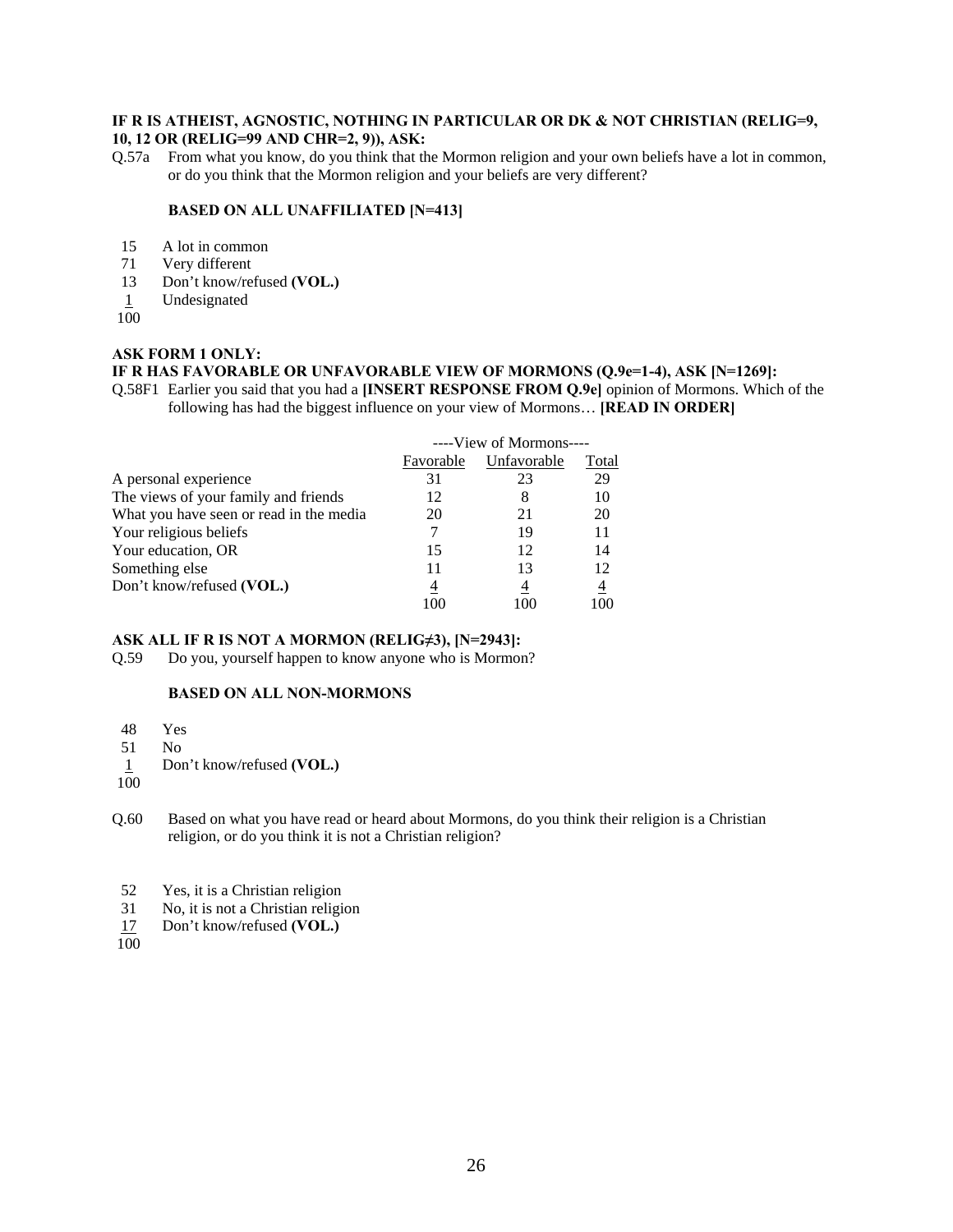# **ASK ALL:**

- Q.61 In 2005, Pope Benedict the sixteenth became head of the Roman Catholic Church. How much have you heard about Pope Benedict…a lot, a little, or nothing at all
- 19 A lot
- 62 A little
- 18 Nothing at all
- 1 Don't know/refused **(VOL.)**
- 100

# **IF HEARD AT LEAST A LITTLE (Q.61=1,2), ASK [N=2518]:**

- Q.62 From what you know, how good a job is the pope doing in promoting good relations between the Catholic Church and other major religions? Is he doing an excellent, good, only fair, or a poor job of promoting good relations with other major religions?
	- 6 Excellent
	- 32 Good
- 35 Only fair
- 11 Poor
- 16 Don't know/refused **(VOL.)**
- 100
- Q.63 And how would you describe Pope Benedict the sixteenth…is he very conservative, conservative, moderate, liberal or very liberal?
- 20 Very conservative
- 36 Conservative
- 17 Moderate
- 4 Liberal
- 1 Very liberal
- 22 Don't know/refused **(VOL.)**
- 100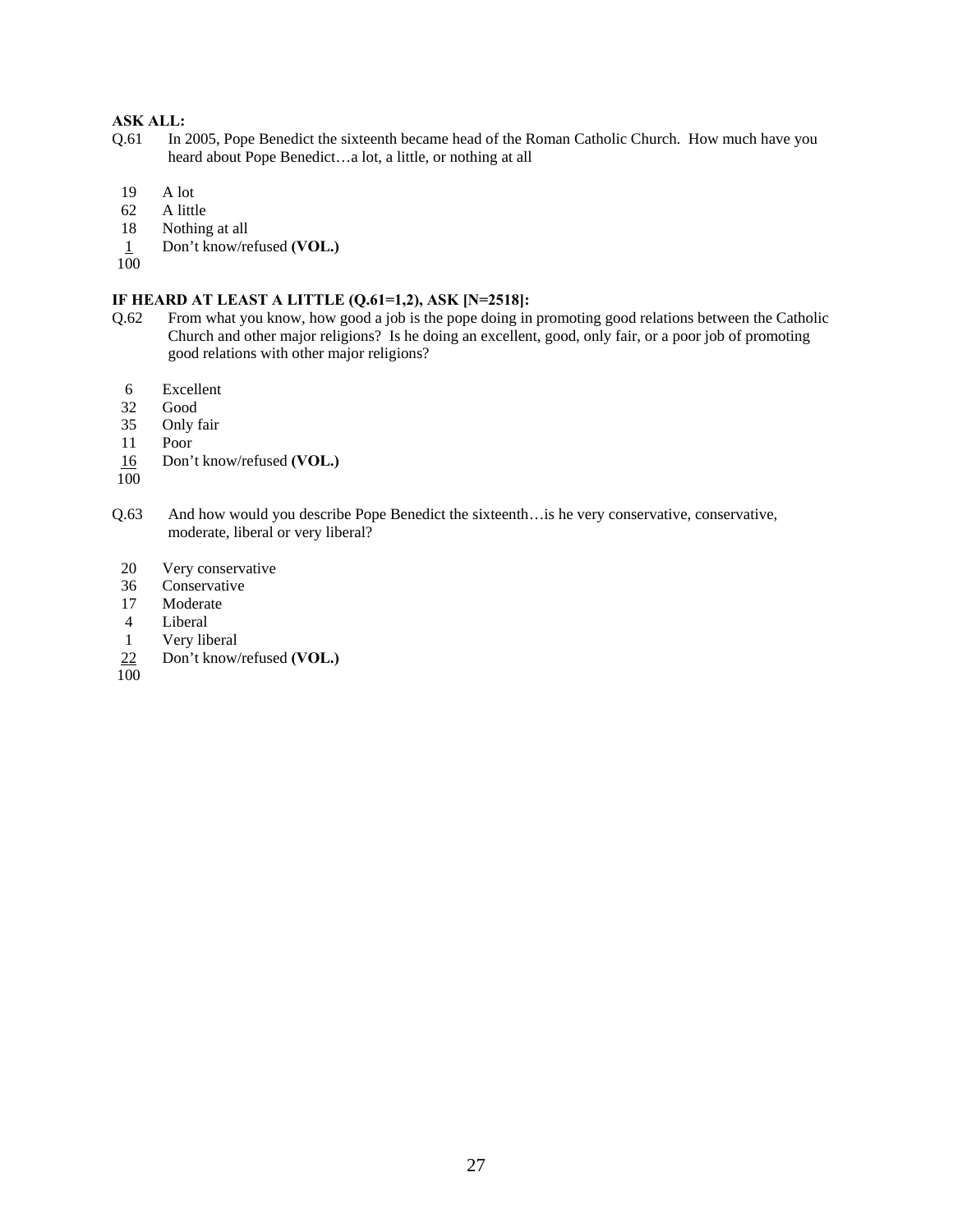# **ASK ALL:**

PARTY In politics TODAY, do you consider yourself a Republican, Democrat, or Independent? **IF ANSWERED 3, 4, 5 OR 9 IN PARTY, ASK:**

PARTYLN As of today do you lean more to the Republican Party or more to the Democratic Party?

|                       |            |          |             | (VOL.)         | (VOL.)       |             |      |      |
|-----------------------|------------|----------|-------------|----------------|--------------|-------------|------|------|
|                       |            |          |             | N <sub>o</sub> | Other        | DK/         | Lean | Lean |
|                       | Republican | Democrat | Independent | Preference     | Party        | Ref         | Rep  | Dem  |
| August, 2007          | 26         | 32       | 32          | $\sqrt{5}$     | 1            | $4 = 100$   | 10   | 16   |
| July, 2007            | 27         | 32       | 34          | $\overline{4}$ | *            | $3=100$     | 11   | 17   |
| June, 2007            | 25         | 34       | 32          | 6              | *            | $3=100$     | 10   | 17   |
| April, 2007           | 25         | 28       | 40          | 5              | $\ast$       | $2=100$     | 13   | 17   |
| March, 2007           | 25         | 36       | 33          | 3              | *            | $3=100$     | 12   | 16   |
| February, 2007        | 25         | 34       | 34          | $\overline{4}$ | $\ast$       | $3=100$     | 10   | 18   |
| Mid-January, 2007     | 24         | 35       | 34          | $\mathfrak{Z}$ | ∗            | $4 = 100$   | 12   | 18   |
| Early-January, 2007   | 23         | 31       | 39          | $\overline{4}$ | $\ast$       | $3=100$     | 12   | 18   |
| December, 2006        | 25         | 35       | 32          | 5              | $\ast$       | $3=100$     | 11   | 17   |
| Mid-November, 2006    | 25         | 36       | 32          | $\overline{4}$ | $\ast$       | $3=100$     | 9    | 18   |
| Late October, 2006    | 26         | 32       | 33          | 5              | $\mathbf{1}$ | $3=100$     | 10   | 16   |
| Early October, 2006   | 27         | 34       | 33          | 3              | *            | $3=100$     | 12   | 15   |
| Early September, 2006 | 30         | 34       | 30          | 3              | ∗            | $3=100$     | 10   | 14   |
| August, 2006          | 30         | 33       | 30          | 4              | $\ast$       | $3=100$     | 12   | 14   |
| July, 2006            | 29         | 33       | 31          | $\overline{4}$ | 1            | $2=100$     | 11   | 14   |
| June, 2006            | 29         | 34       | 31          | $\overline{4}$ | $\ast$       | $2=100$     | 11   | 16   |
| April, 2006           | 29         | 32       | 30          | $\sqrt{5}$     | $\ast$       | $4 = 100$   | 10   | 14   |
| Early April, 2006     | 29         | 32       | 33          | 3              | $\ast$       | $3=100$     | 12   | 16   |
| March, 2006           | 28         | 34       | 30          | $\overline{4}$ | ∗            | $4 = 100$   | 11   | 15   |
| February, 2006        | 30         | 33       | 31          | 3              | $\ast$       | $3=100$     | 11   | 16   |
| January, 2006         | 28         | 32       | 32          | 5              | *            | $3=100$     | 10   | 15   |
| <b>Yearly Totals</b>  |            |          |             |                |              |             |      |      |
| 2006                  | 27.6       | 32.8     | 30.3        | 5.0            | 0.4          | $3.9=100$   | 10.2 | 14.5 |
| 2005                  | 29.2       | 32.8     | 30.3        | 4.5            | 0.3          | $2.8 = 100$ | 10.2 | 14.9 |
| 2004                  | 29.5       | 33.1     | 30.0        | 4.0            | 0.4          | $3.0=100$   | 11.8 | 13.6 |
| 2003                  | 29.8       | 31.4     | 31.2        | 4.7            | 0.5          | $2.5 = 100$ | 12.1 | 13.0 |
| 2002                  | 30.3       | 31.2     | 30.1        | 5.1            | 0.7          | $2.7=100$   | 12.6 | 11.6 |
| 2001                  | 29.2       | 33.6     | 28.9        | 5.1            | 0.5          | $2.7=100$   | 11.7 | 11.4 |
| 2001 Post-Sept 11     | 30.9       | 31.8     | 27.9        | 5.2            | 0.6          | $3.6 = 100$ | 11.7 | 9.4  |
| 2001 Pre-Sept 11      | 28.2       | 34.6     | 29.5        | 5.0            | 0.5          | $2.1 = 100$ | 11.7 | 12.5 |
| 2000                  | 27.5       | 32.5     | 29.5        | 5.9            | 0.5          | $4.0 = 100$ | 11.6 | 11.6 |
| 1999                  | 26.6       | 33.5     | 33.7        | 3.9            | 0.5          | $1.9 = 100$ | 13.0 | 14.5 |
| 1998                  | 27.5       | 33.2     | 31.9        | 4.6            | 0.4          | $2.4 = 100$ | 11.8 | 13.5 |
| 1997                  | 28.2       | 33.3     | 31.9        | 4.0            | 0.4          | $2.3 = 100$ | 12.3 | 13.8 |
| 1996                  | 29.2       | 32.7     | 33.0        | $5.2 = 100$    |              |             | 12.7 | 15.6 |
| 1995                  | 31.4       | 29.7     | 33.4        | $5.4 = 100$    |              |             | 14.4 | 12.9 |
| 1994                  | 29.8       | 31.8     | 33.8        | $4.6 = 100$    |              |             | 14.3 | 12.6 |
| 1993                  | 27.4       | 33.8     | 34.0        | $4.8 = 100$    |              |             | 11.8 | 14.7 |
| 1992                  | 27.7       | 32.7     | 35.7        | $3.9=100$      |              |             | 13.8 | 15.8 |
| 1991                  | 30.9       | 31.4     | 33.2        | $4.5 = 100$    |              |             | 14.6 | 10.8 |
| 1990                  | 31.0       | 33.1     | 29.1        | $6.8 = 100$    |              |             | 12.4 | 11.3 |
| 1989                  | 33         | 33       | $34=100$    |                |              |             |      |      |
| 1987                  | 26         | 35       | $39=100$    |                |              |             |      |      |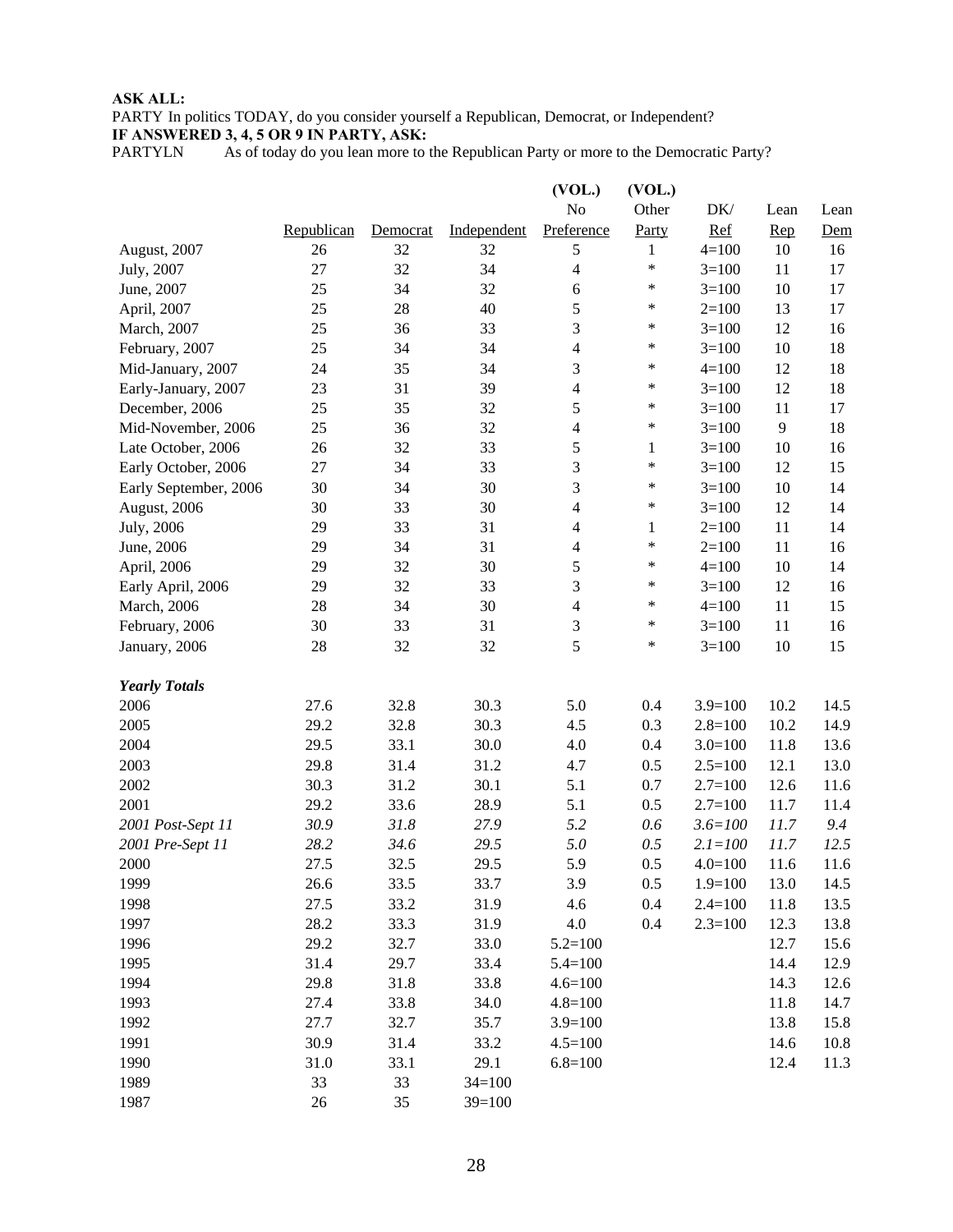**IF ANSWERED 1 IN PARTY, ASK:**<br>PARTYSTR Do you consider yours Do you consider yourself a STRONG Republican or NOT a strong Republican?

|                      |               | Not Strong/ |
|----------------------|---------------|-------------|
|                      | <b>Strong</b> | Don't Know  |
| August, 2007         | 14            | $12 = 26%$  |
| July, 2007           | 16            | $11 = 27%$  |
| June, 2007           | 13            | $12 = 25%$  |
| April, 2007          | 14            | $11 = 25%$  |
| January, 2007        | 12            | $11 = 23%$  |
| Mid-November, 2006   | 14            | $11 = 25%$  |
| Late-October, 2006   | 14            | $12 = 26%$  |
| Early-October, 2006  | 15            | $12 = 27%$  |
| September, 2006      | 17            | $13 = 30%$  |
| December, 2005       | 16            | $13 = 29\%$ |
| December, 2004       | 18            | $13 = 31%$  |
| July, 2004           | 17            | $12 = 29%$  |
| August, 2003         | 14            | $13 = 27%$  |
| September, 2000      | 14            | $13 = 27%$  |
| Late-September, 1999 | 10            | $14 = 24%$  |
| August, 1999         | 11            | 14=25%      |
| November, 1997       | 11            | $14 = 25%$  |
| October, 1995        | 11            | 19=30%      |
| April, 1995          | 15            | $15 = 30%$  |
| October, 1994        | 16            | $15 = 31%$  |
| June, 1992           | 11            | $17 = 28%$  |
| May, 1990            | 13            | 15=28%      |
| February, 1989       | 15            | $16 = 31%$  |
| May, 1988            | 13            | 15=28%      |
| January, 1988        | 12            | $15 = 27%$  |
| May, 1987            | 11            | $14 = 25%$  |

# **IF ANSWERED 2 IN PARTY, ASK:**

PARTYSTR Do you consider yourself a STRONG Democrat or NOT a strong Democrat?

|                     |        | Not Strong/ |
|---------------------|--------|-------------|
|                     | Strong | Don't Know  |
| <b>August, 2007</b> | 18     | $14 = 32%$  |
| July, 2007          | 19     | $13 = 32\%$ |
| June, 2007          | 19     | $15=34\%$   |
| April, 2007         | 15     | $13 = 28%$  |
| January, 2007       | 17     | $14 = 31\%$ |
| Mid-November, 2006  | 22     | $14 = 36\%$ |
| Late-October, 2006  | 18     | $14 = 32%$  |
| Early-October, 2006 | 19     | $15=34\%$   |
| September, 2006     | 18     | $16=34\%$   |
| December, 2005      | 20     | $14 = 34\%$ |
| December, 2004      | 19     | $15 = 34\%$ |
| July, 2004          | 20     | $13 = 33\%$ |
| <b>August, 2003</b> | 15     | $16=31%$    |
| September, 2000     | 19     | $15 = 34\%$ |